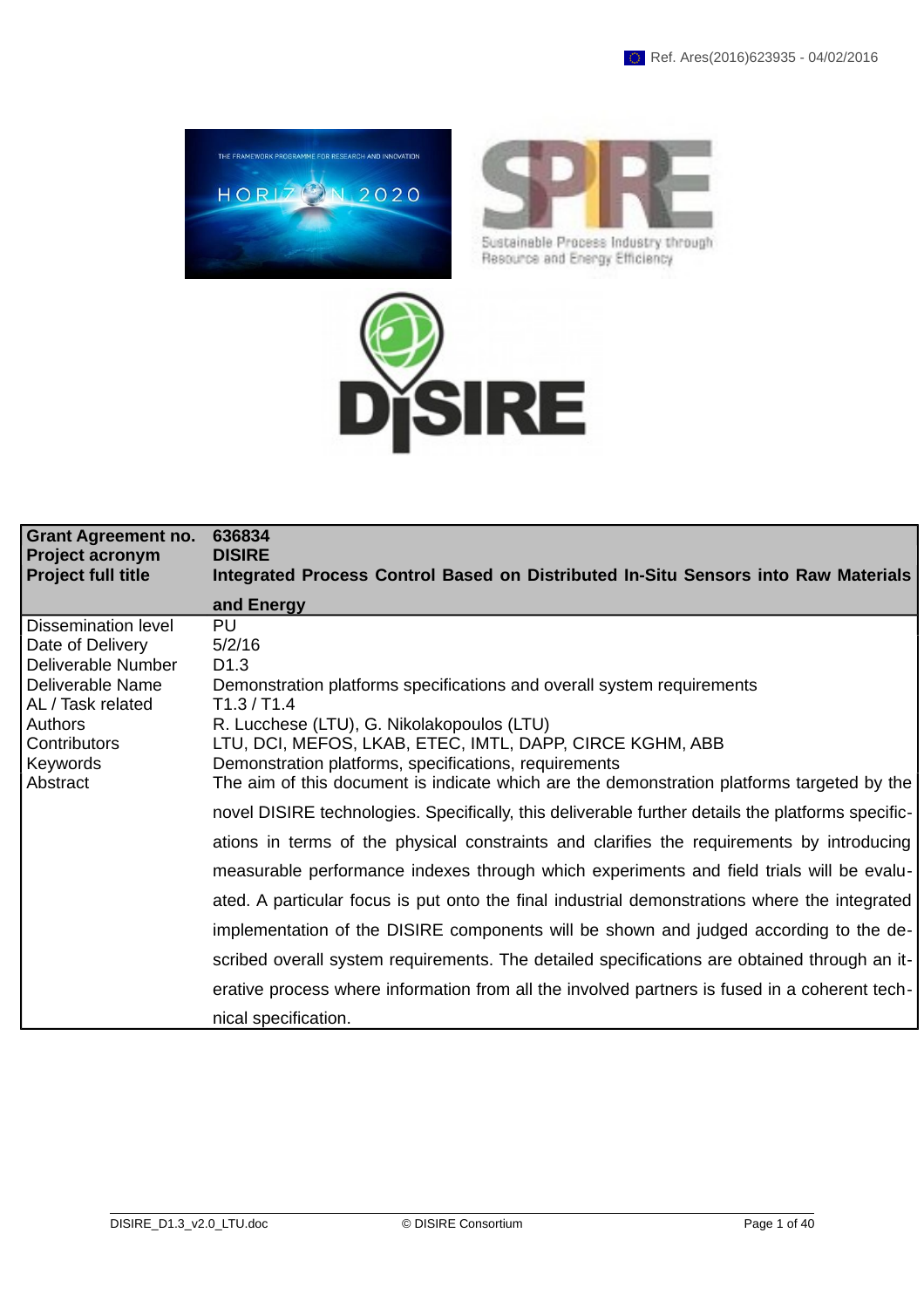|         | <b>Document History</b> |                                                                   |                                           |  |  |
|---------|-------------------------|-------------------------------------------------------------------|-------------------------------------------|--|--|
| Ver.    | <b>Date</b>             | <b>Changes</b>                                                    | <b>Author</b>                             |  |  |
| 0.0     | 01/09/2015              | First structure release                                           | G. Nikolakopoulus [LTU]                   |  |  |
| 0.1     | 14/09/2015              | Initial release                                                   | Riccardo Lucchese [LTU]                   |  |  |
| 0.1     | 03/12/2015              | Received feedback from MEFOS                                      | J. Niemi [MEFOS]                          |  |  |
| 0.2     | 03/12/2015              | Integrated feedback from MEFOS                                    | R. Lucchese [LTU]                         |  |  |
| 0.2     | 05/12/2015              | Received feedback from DCI and                                    | A. Arias [DCI], C. Herce [CIRCE]          |  |  |
|         |                         | <b>CIRCE</b>                                                      |                                           |  |  |
| 0.3     | 05/12/2015              | Integrated feedback from DCI and $ R$ . Lucchese $[LTU]$          |                                           |  |  |
|         |                         | <b>CIRCE</b>                                                      |                                           |  |  |
| 0.3     | 11/12/2015              | Received feedback from D'Appolonia                                | I. M. Cassissa [DAPP]                     |  |  |
| 0.4     | 11/12/2015              | Integrated feedback from D'Appolonia                              | R. Lucchese [LTU]                         |  |  |
| 0.4     | 15/12/2015              | Received feedback from ETECH and                                  | M. Laestander [ETECH], J. Johansson [LTU] |  |  |
|         |                         |                                                                   |                                           |  |  |
|         |                         | <b>LTU</b>                                                        |                                           |  |  |
| 0.5     | 15/12/2015              | Integrated feedback from ETECH and R. Lucchese [LTU]              |                                           |  |  |
|         |                         | LTU                                                               |                                           |  |  |
| 0.6     | 06/01/2016              | Redacted Sections 2, 3 and 4                                      | R. Lucchese [LTU]                         |  |  |
| 0.7     | 07/01/2016              | Improved the wording in Section 7                                 | A. Arias [DCI]                            |  |  |
| 0.8     | 07/01/2016              | Redacted Sections 5, 6 and 7                                      | R. Lucchese [LTU]                         |  |  |
| 0.9     | 10/01/2016              | Redacted Sections 3 to 7 and added                                | R. Lucchese [LTU]                         |  |  |
|         |                         | several requests for comment                                      |                                           |  |  |
| 1.0     | 11/01/2016              | <b>Redacted Section 1</b>                                         | R. Lucchese [LTU]                         |  |  |
| 1.1     | 11/01/2016              | Removed Section 4.3.2                                             | M. Laestander [ETECH]                     |  |  |
| 1.1     | 11/01/2016              | Received feedback from CIRCE and C. Herce [CIRCE], A. Arias [DCI] |                                           |  |  |
|         |                         | DCI on v1.1                                                       |                                           |  |  |
| 1.2     | 11/01/2016              | Integrated feedback from CIRCE and R. Lucchese [LTU]              |                                           |  |  |
|         |                         |                                                                   |                                           |  |  |
|         |                         | <b>DCI</b>                                                        |                                           |  |  |
| 1.2     | 12/01/2016              | Received feedback from DCI on $v1.2$ : A. Arias [DCI]             |                                           |  |  |
|         |                         | Added a detailed description of the                               |                                           |  |  |
|         |                         | evaluation cases in Section 7.4                                   |                                           |  |  |
| 1.2     | 12/01/2016              | Received feedback from ABB                                        | R. Lindkvist [ABB]                        |  |  |
| 1.3     | 12/01/2016              | Integrated feedback from ABB and DCI                              | R. Lucchese [LTU]                         |  |  |
| 1.4     | 22/01/2016              | Answered several RFCs in Sections 5                               | J. Niemi [MEFOS]                          |  |  |
|         |                         | and 6                                                             |                                           |  |  |
| $1.4\,$ | 25/01/2016              | Received feedback from ETECH                                      | M. Laestander [ETECH]                     |  |  |
| 1.5     | 25/01/2016              | Integrated feedback from ETECH                                    | R. Lucchese [LTU]                         |  |  |
| 1.6     | 26/01/2016              | Redacted Sections from 1 to 7                                     | R. Lucchese [LTU]                         |  |  |
| 1.7     | 28/01/2016              | <b>Added Section 8</b>                                            | R. Lucchese [LTU]                         |  |  |
| $1.8\,$ | 29/01/2016              | <b>Redacted Section 2</b>                                         | R. Krol [WRUT]                            |  |  |
| 1.9     | 02/02/2016              | <b>Redacted Section 2</b>                                         | R. Lucchese [LTU]                         |  |  |
| 2.0     | 02/02/2016              | Final quality check and revision                                  | G. Nikolakopoulos [LTU]                   |  |  |

## *Fields are defined as follow*

**1. Deliverable number \*.\***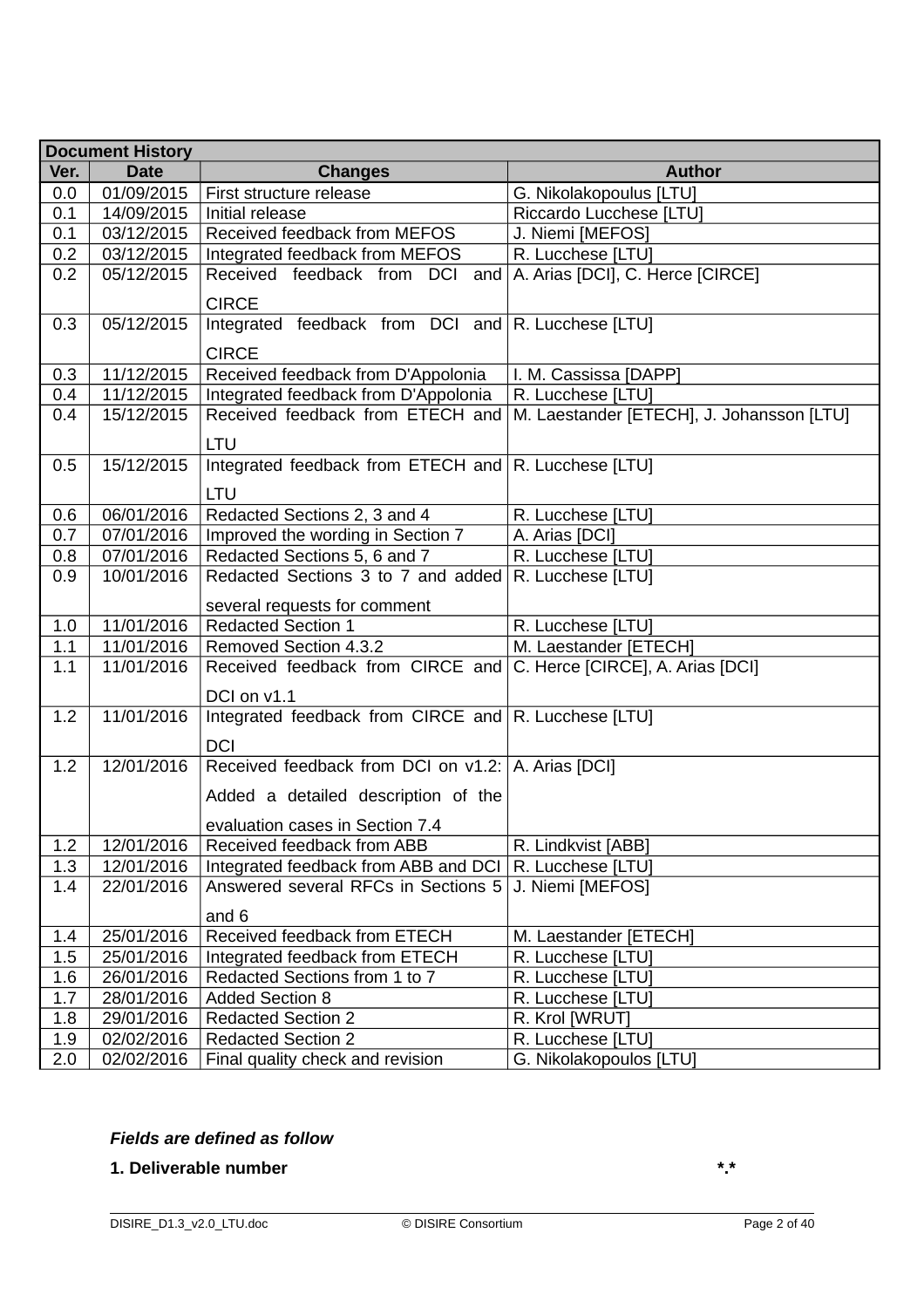## **2. Revision number:**

| draft version                               |               |
|---------------------------------------------|---------------|
| approved                                    |               |
| version sequence (two digits)               | $\star \star$ |
| 3. Company identification (Partner acronym) |               |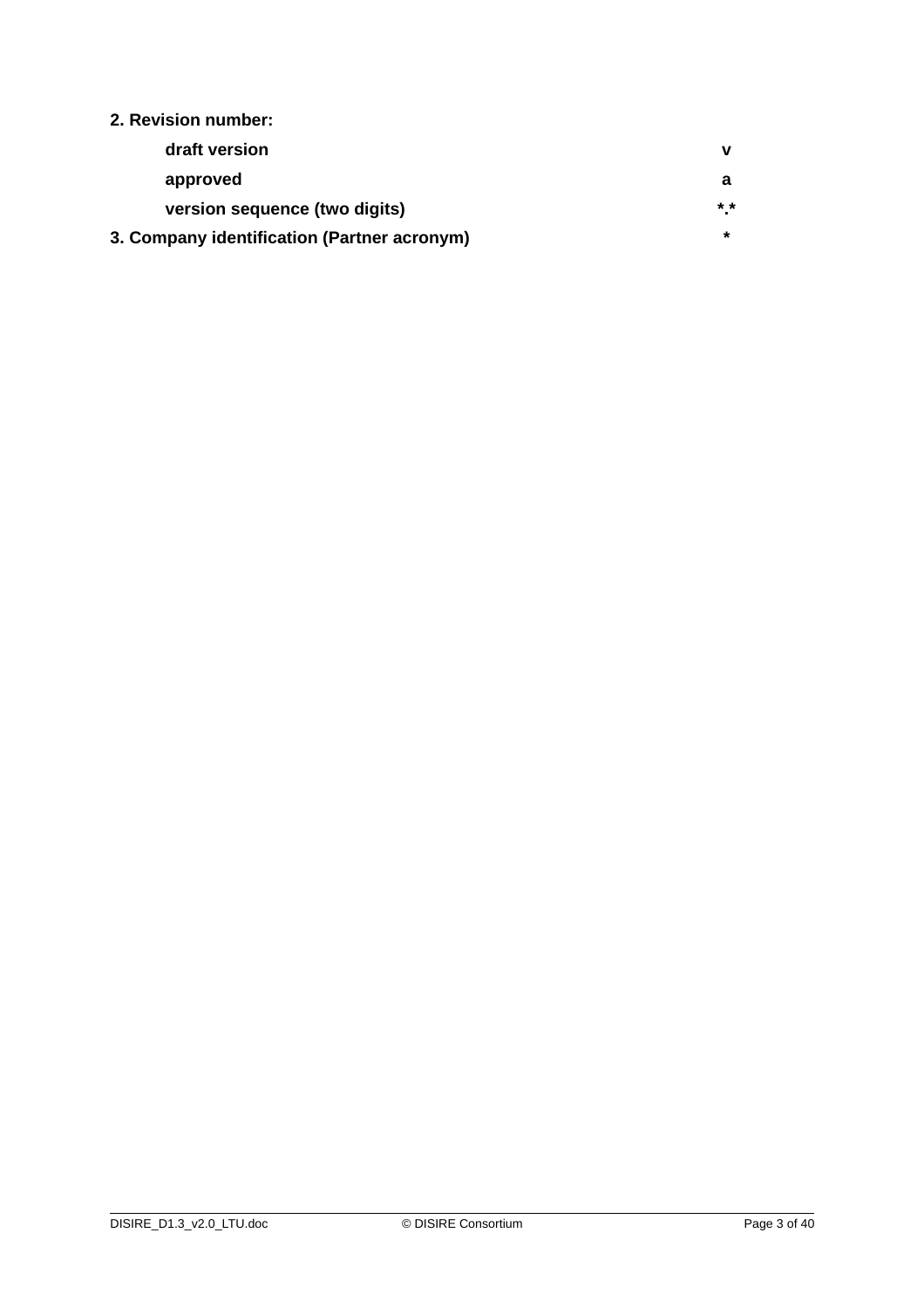## Content

| 2 WP5 Non-Ferrous Mineral Processes, KGHM: Ore tracing and fault-detection for the belt      |  |
|----------------------------------------------------------------------------------------------|--|
|                                                                                              |  |
|                                                                                              |  |
|                                                                                              |  |
|                                                                                              |  |
|                                                                                              |  |
|                                                                                              |  |
|                                                                                              |  |
|                                                                                              |  |
|                                                                                              |  |
|                                                                                              |  |
| 3 WP6 Ferrous Mineral Processes, LKAB: E-pellet based tracking of iron ore in the transport- |  |
|                                                                                              |  |
|                                                                                              |  |
|                                                                                              |  |
|                                                                                              |  |
|                                                                                              |  |
|                                                                                              |  |
|                                                                                              |  |
|                                                                                              |  |
|                                                                                              |  |
|                                                                                              |  |
|                                                                                              |  |
|                                                                                              |  |
|                                                                                              |  |
|                                                                                              |  |
|                                                                                              |  |
|                                                                                              |  |
|                                                                                              |  |
|                                                                                              |  |
|                                                                                              |  |
|                                                                                              |  |
| 5.4.2. Sensor Development: Wireless test in the LKAB experimental blast furnace29            |  |
|                                                                                              |  |
|                                                                                              |  |
|                                                                                              |  |
|                                                                                              |  |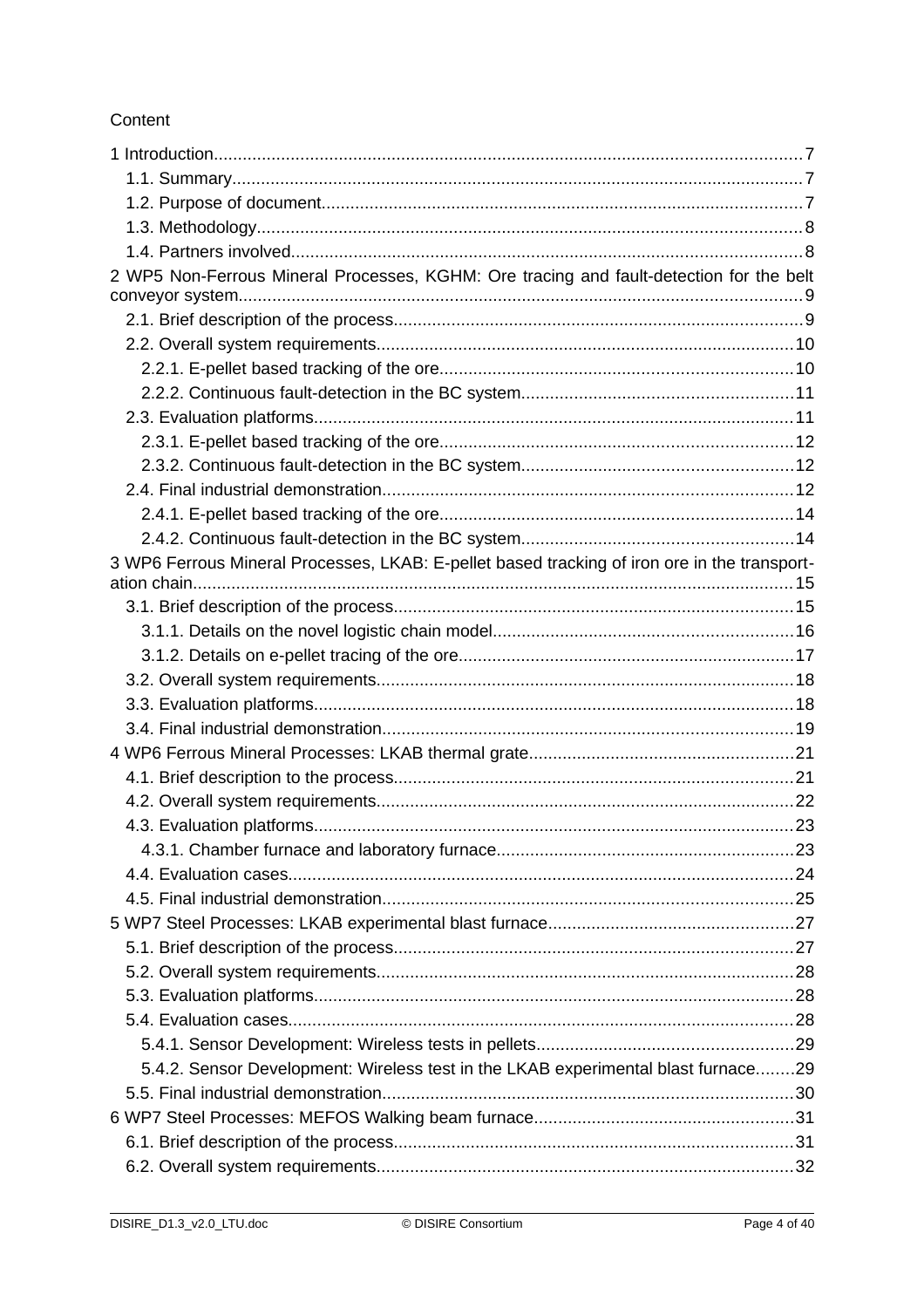| 7 WP8 Combustion Processes: Cracking Furnace at Dow Chemical Co35 |  |
|-------------------------------------------------------------------|--|
|                                                                   |  |
|                                                                   |  |
|                                                                   |  |
|                                                                   |  |
|                                                                   |  |
|                                                                   |  |
|                                                                   |  |
|                                                                   |  |
|                                                                   |  |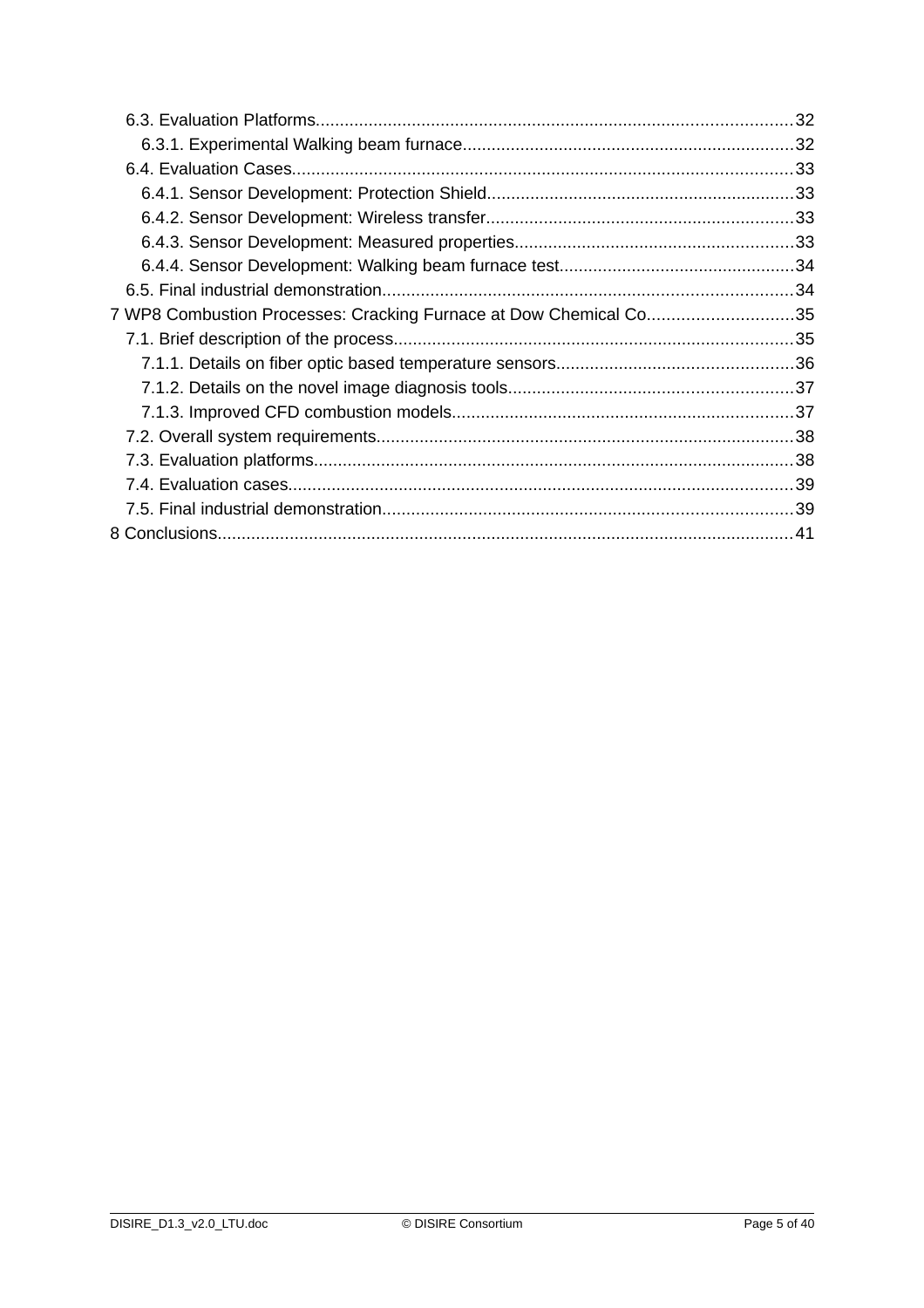# **List of Acronyms**

| <b>ABBREV</b>  | Explanation                                           |
|----------------|-------------------------------------------------------|
| <b>BC</b>      | <b>Belt Conveyor</b>                                  |
| C <sub>2</sub> | Ethylene                                              |
| C <sub>3</sub> | Propylene                                             |
| CC4            | C4 Crude Fraction - butane, butylene, butadiene, etc. |
| <b>CCD</b>     | Charge-coupled device                                 |
| <b>CFD</b>     | <b>Computational Fluid Dynamics</b>                   |
| <b>CSV</b>     | Comma Separated Values (file format)                  |
| DB             | Database                                              |
| <b>EOR</b>     | End of Run                                            |
| <b>FBG</b>     | <b>Fiber Bragg Gratings</b>                           |
| <b>GHG</b>     | <b>Greenhouse Gases</b>                               |
| HC             | Hydro-carbons                                         |
| <b>HVC</b>     | <b>High Value Chemicals</b>                           |
| IP             | <b>Intellectual Property</b>                          |
| <b>IPC</b>     | <b>Integrated Process Control</b>                     |
| <b>LPG</b>     | Liquefied petroleum gas                               |
| <b>MOC</b>     | Management of Change                                  |
| <b>MOR</b>     | Mid of Run                                            |
| <b>MPC</b>     | <b>Model Predictive Control</b>                       |
| <b>PAT</b>     | <b>Process Analytical Technology</b>                  |
| <b>SOR</b>     | <b>Start of Run</b>                                   |
| UV-VIS         | Ultraviolet - Visible range                           |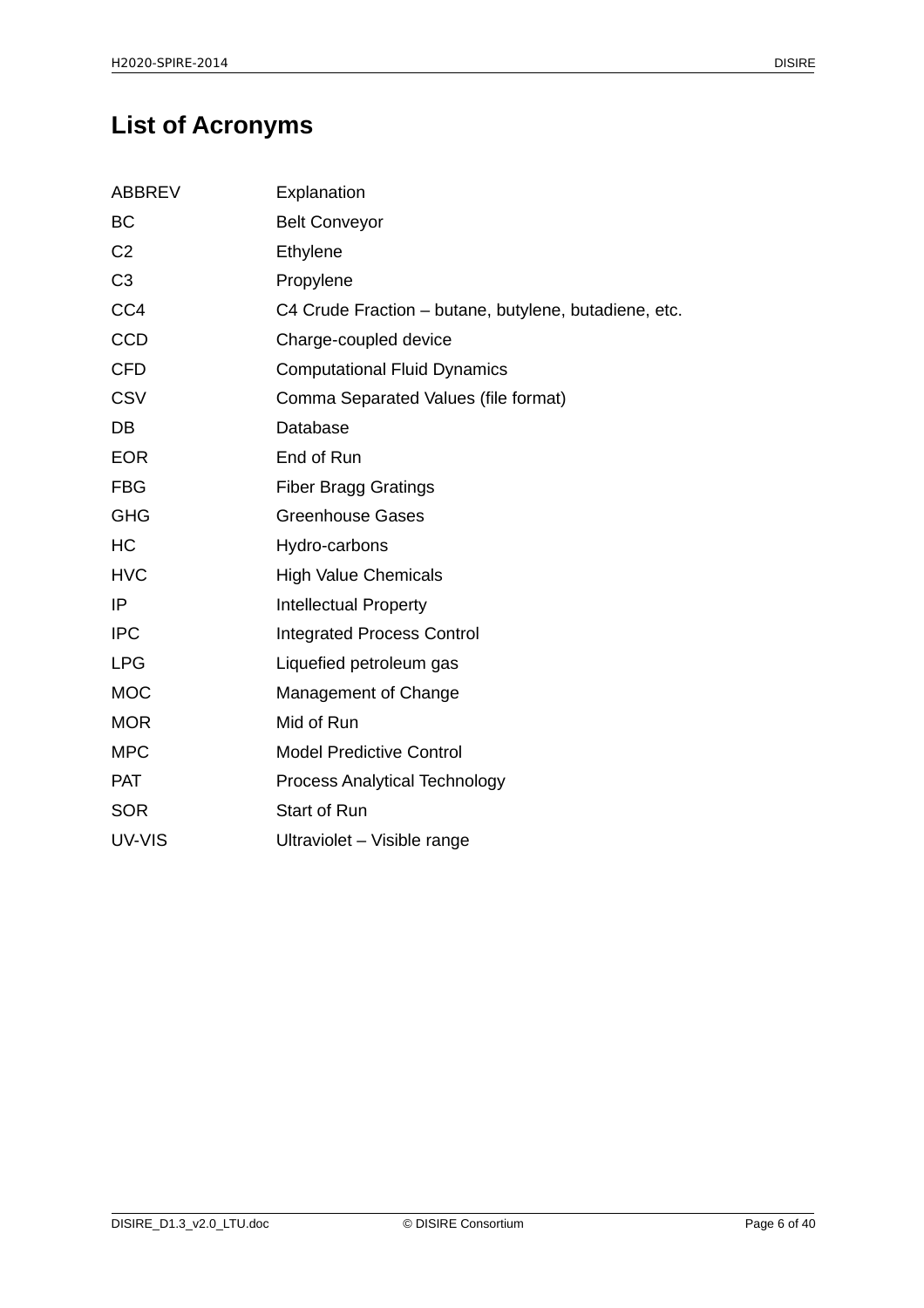#### <span id="page-6-2"></span>**1 Introduction**

#### <span id="page-6-1"></span>1.1. Summary

The aim of this document is to indicate which are the demonstration platforms targeted by the novel DISIRE technologies. Specifically, this deliverable will provide further details on the platforms specifications in terms of the physical constraints and will clarify the requirements by introducing measurable performance indexes through which experiments and field trials will be evaluated. A particular focus will be to present the final industrial demonstrations where the integrated implementation of the DISIRE components will be shown and judged according to the described overall system requirements. The detailed specifications are obtained through an iterative process where information from all the involved partners is fused in a coherent technical specification.

#### <span id="page-6-0"></span>1.2. Purpose of document

Building on top of the inputs to deliverable D1.2, the specifications and requirements of the demonstration scenarios focused within the DISIRE project will be further detailed. A progressive strategy will be followed in order to evaluate the capabilities of each of the DISIRE subcomponents; Identifying the ad-interim experiments and the field trials that will aid the design of a complete and integrated demonstration that will act as the final benchmark of the project.

Furthermore, this document gives indications on the evaluation platforms targeted by the novel DISIRE technologies and provides initial aims with regards to the expected performance improvements and the overall impact of DISIRE's implementation, while the specifications for the further integration of the DISIRE components developed by WP2-4 into the adopted industrial processes are here detailed. The specification documents will be process specific and the efforts will be focused onto further extending the functionalities and the implementation limitations of the pure scientific initial results in the project in the industrial demonstrations of the subcomponents in TRL levels 3-5. All partners will be strongly involved with the definitions of their concern, while the DISIRE mixture of consortium with RTD, SMEs as technology providers and industrial end users will ensure the smooth and accurate specifications for the application of the produced technology in the different industrial processes.

Moreover the specification of operational requirements for the final and integrated DISIRE demonstration benchmark will be established. Being the final benchmark, emphasis will be given to set up a realistic scenario that combines all the developed "primitives" valid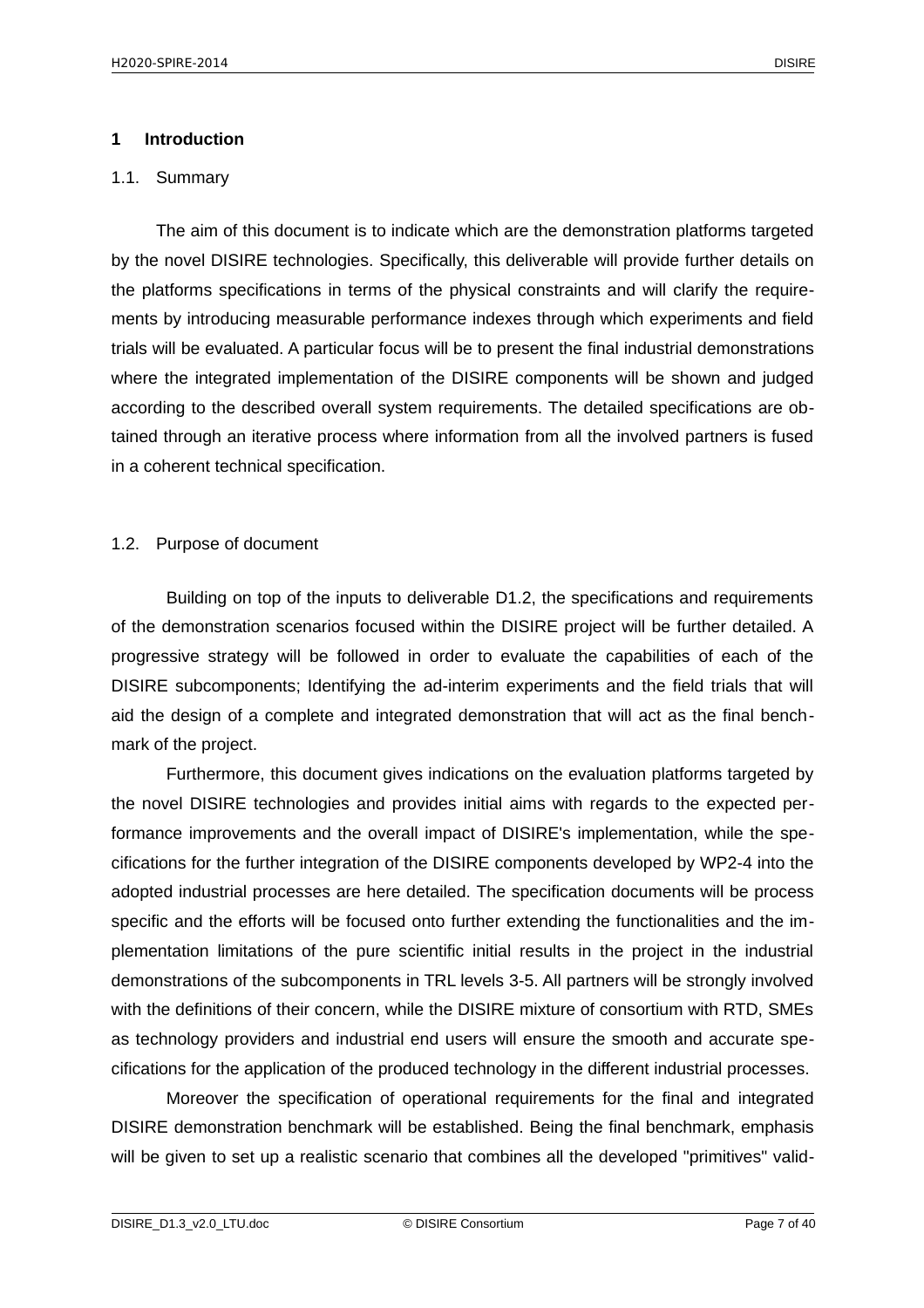ated in the previous benchmarks, while at the same time will present the overall DISIRE concept in a large extend and most probably in a TRL level of 6.

## <span id="page-7-1"></span>1.3. Methodology

For each industrial process a short introductory description will be provided stating each problem and giving the general picture. Then the focused evaluation platforms will be described together with their technical specifications and the industrial requirements in terms of desired final performance.

| <b>Partners and Contribution</b> |                                                           |  |
|----------------------------------|-----------------------------------------------------------|--|
| <b>Short Name</b>                | <b>Contribution</b>                                       |  |
| LTU                              | Coordinating and integrating inputs from partners         |  |
| <b>DOW</b>                       | Description of the WP8: Combustion Processes              |  |
| <b>MEFOS</b>                     | Description of the WP7: Steel Processes                   |  |
| <b>ETEC</b>                      | Description of the WP6: Ferrous Mineral Processes         |  |
| <b>LKAB</b>                      | Description of the WP6: Ferrous Mineral Processes         |  |
| <b>IMTL</b>                      | Coordinating and integrating control specific discussions |  |
| <b>KGHM</b>                      | Description of the WP5: Non-Ferrous Mineral Processes     |  |
| <b>ABB</b>                       | Description of the WP5, 6, 7 and 8                        |  |

#### <span id="page-7-0"></span>1.4. Partners involved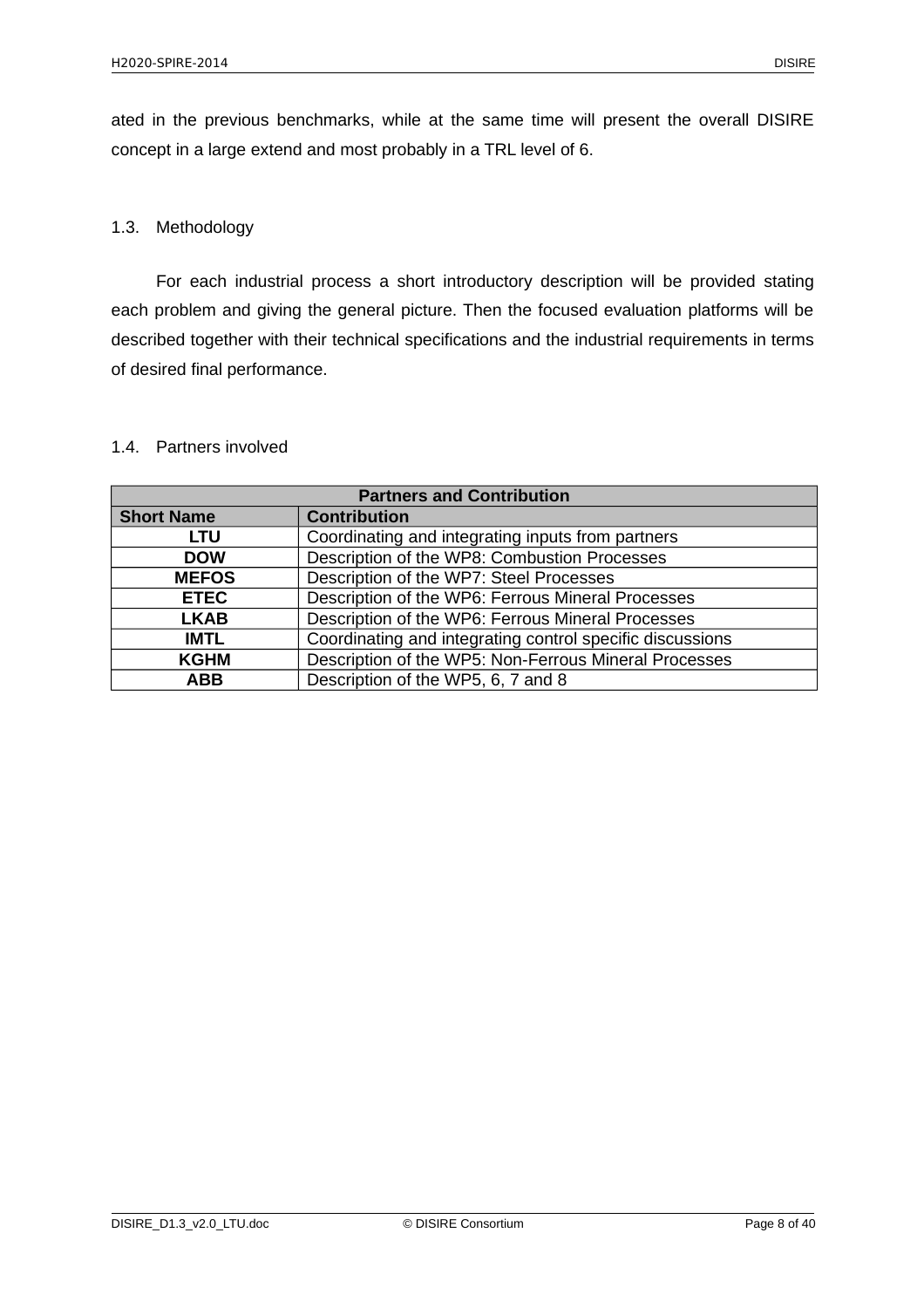## <span id="page-8-1"></span>**2 WP5 Non-Ferrous Mineral Processes, KGHM: Ore tracing and fault-detection for the belt conveyor system**

#### <span id="page-8-0"></span>2.1. Brief description of the process

The Belt Conveyor (BC) system in KGHM's copper mines transports the raw ore from underground storages<sup>[1](#page-8-2)</sup> to the surface<sup>[2](#page-8-3)</sup> where the flotation process takes place. The BC system is an open-loop process (in that there is no automatic control of the flows) characterized by its continuous operation and the high throughput. It comprises complex, redundant ramifications over large underground areas; Main and secondary transportation lines have different capacities and their functioning is overseen by a human according to factors such as the availability of the ore and stop conditions such as the breakdown of individual links.

Currently, there is a pressing interest in optimizing/tuning the chemical processes at the processing plant in function of the composition of the utilized ore (which varies with the extraction area). To this aim, it is necessary to develop sensing technologies that are able to trace the flow of different batches of ore and identify how the ore from different underground developments is mixed during the transportation.

We refer the reader to deliverable  $D1.2<sup>3</sup>$  $D1.2<sup>3</sup>$  $D1.2<sup>3</sup>$  for a detailed discussion of the processes, the aims established within the DISIRE initiative and the role of the individual partners.

The focus of DISIRE is to enhance these processes through:

- 1. E-pellet based tracing of the ore: The integration of this component will translate in the ability to determine the quality of the ore at the flotation processes.Information on ore composition will allow controlling the flotation process and optimizing it. Optimized production process will decrease total production costs (e.g. in terms of energy costs incurred by milling). Optimized flotation parameters will in turn lead to reductions in the processing time.
- 2. Continuous fault-detection in the BC system: The continuous monitoring of the BCs allows for the prediction of machine failures and the introduction of pro-active maintenance strategies aimed at improving the average throughput of the system. Early detection of BC components fault can reduce the cost of the BC maintenance through, e.g., the scheduled planning of BC repairs and downtime. Data acquired by currently used SCADA system allows to analyze the transported ore weight, motor

<span id="page-8-2"></span><sup>1</sup> Underground storages called *bunkers* are employed as an efficient interface between the mining face and the CB system. The feeding points to the CBs, a.k.a. *screens*, are located in correspondence to the bunkers.

<span id="page-8-3"></span><sup>2</sup> More specifically, the output points of the CB system are vertical tunnels known as *shafts* from which the ore is raised to the surface through *hoists*.

<span id="page-8-4"></span> $^3$  Application scenarios and demonstration activities specifications, DISIRE deliverable, 2015.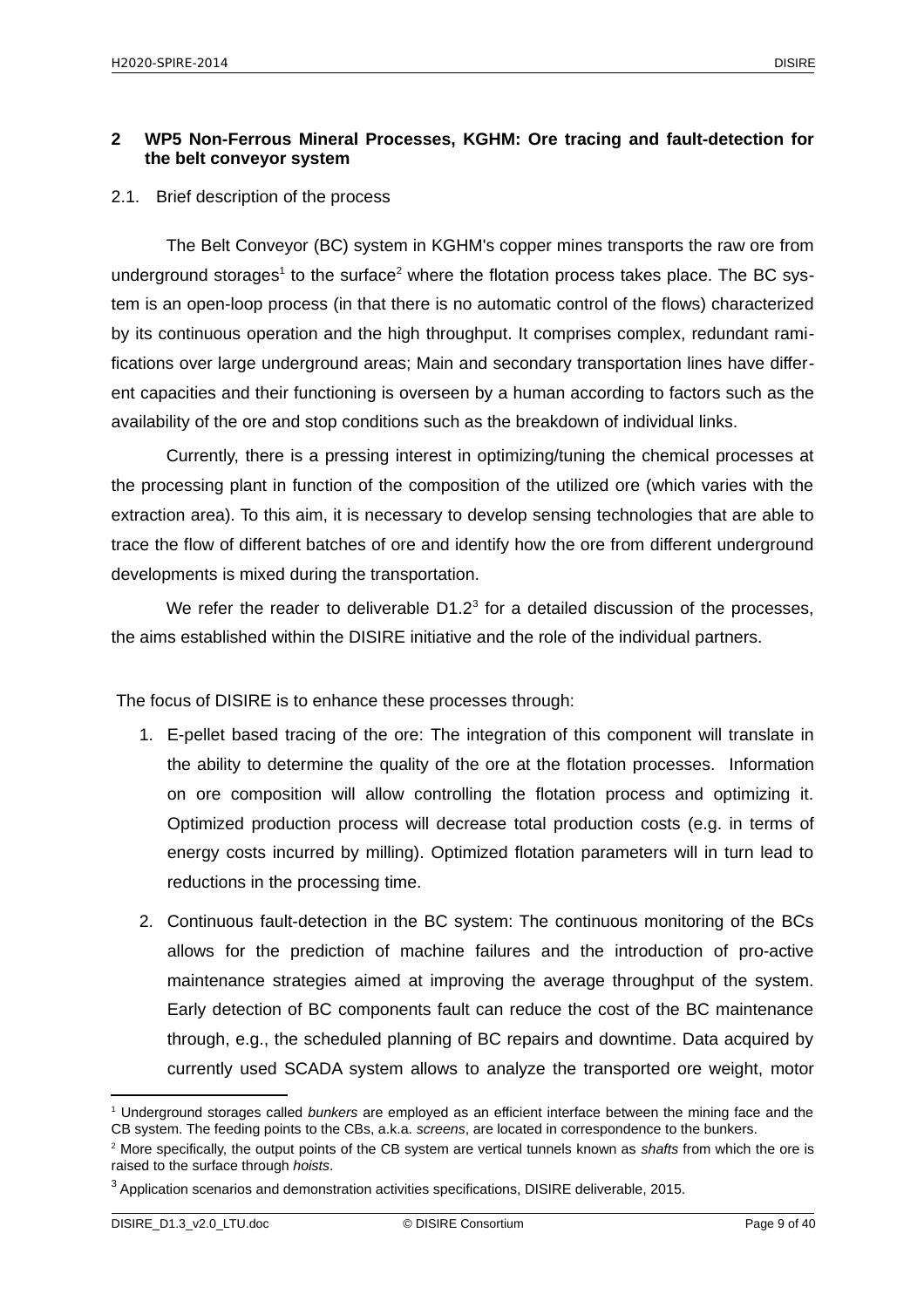current (for each motor) and temperature of the BC systems components. Analysis of relations between these quantities is instrumental to predicting such failures. For instance, slight increase of gearbox temperatures (5-10 degC) for the same load conditions indicates a problem with transmission of energy – possibly an early stage of damage; such increase does not exceed safe operational temperature for the gearbox, but it might predict the failure. Increment of energy consumed by BC per volume of transported ore translates to a reduced efficiency of the BC components (motors, gearboxes, rollers etc.) and might indicate their fault. Due to drilling and blasting technology used in the KGHM copper ore underground mines it is crucial to predict the failure before the nearest break (prediction approx. 12h before failure) or before Saturdays (prediction approx. 5 days before the failure) – therefore the component might be repaired without affecting the production.

As for positioning in the transportation chain, a suitable technological choice is to use passive RFID sensors in which the transponders and other embedded electronics are powered through the magnetic field emitted by the reader's antenna. The sensors are dropped at the origin of the transportation chain to be measured and flow with the transported material. Detection of the transponders is performed by antennas, at various static locations, proximal to the material flow.

The use of RFID in a mining environment presents a number of challenges that include readability issues due to long distances, the unknown radio environment, the uncertain orientation of transponders, the mechanical and electrical interference and the segregation dynamics due to differences in size and density of the e-pellets. RFIDs operating at 13.56 MHz are commonly used in other applications such as smart cards, where a fairly complex signalling scheme is used. To allow for their use in an industrial environment, where limited time slots are available for communication, the most suitable signalling scheme and protocols will need to be investigated and eventually adapted to the specific needs of the DISIRE project. Efforts will be put in the design of the on-tag analogue electronics to achieve maximum efficiency in power transfer as well as in signalling. Similar efforts will be aimed at investigating and optimizing the 13.56 MHz reader technology.

#### <span id="page-9-1"></span>2.2. Overall system requirements

#### <span id="page-9-0"></span>2.2.1. E-pellet based tracking of the ore

The performance indices to evaluate the performance of DISIRE's technologies in this context are:

- Transported ore mass, 26 000 Mg daily, 660 000 Mg monthly
- Transported metal (Cu, Cu equivalent) tonnage, in 0,9% Cu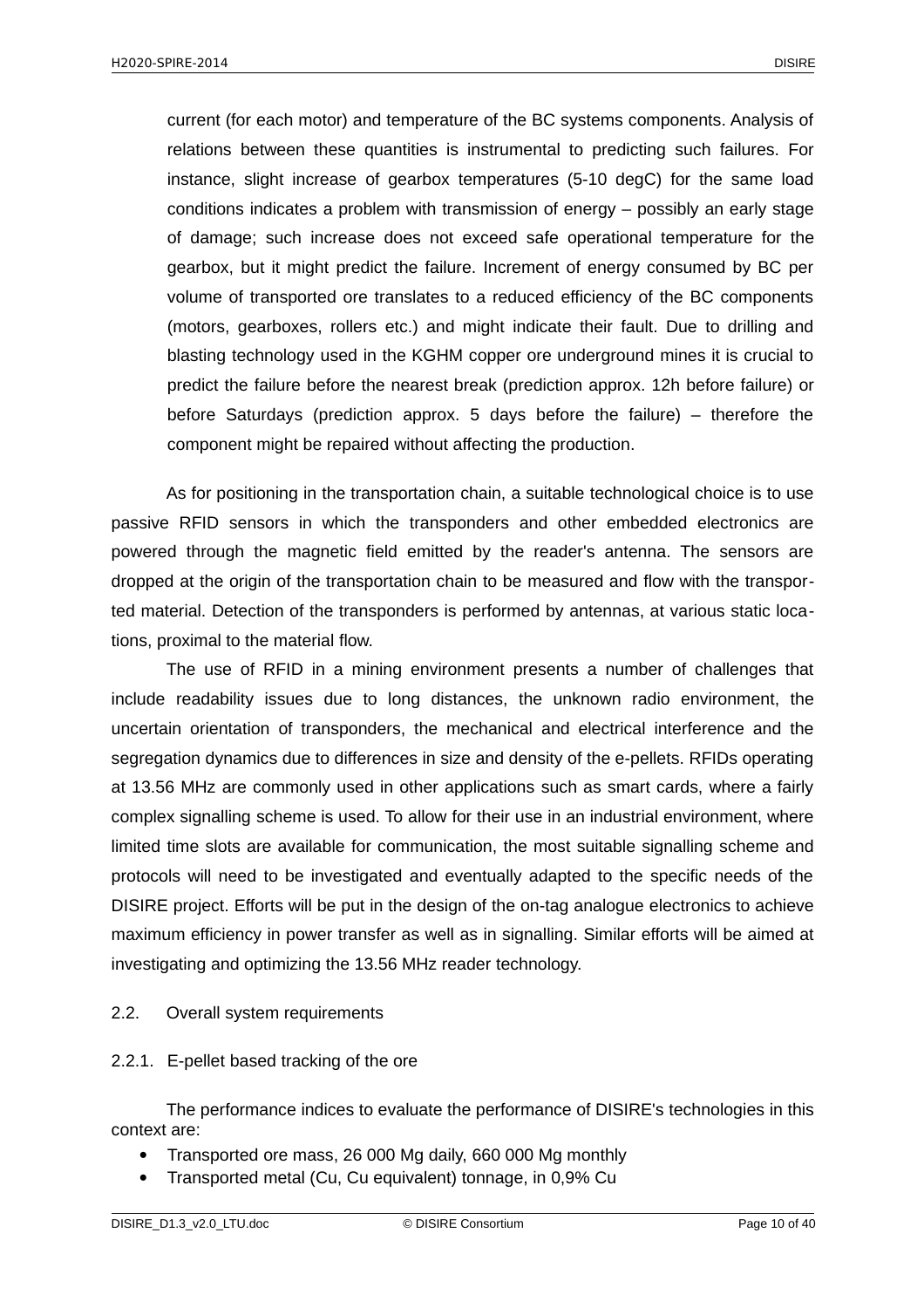- Energy consumed by the BC: overall 2 800 000 kW/h (concerning Lubin Mining Site) specific 4,2 kWh/Mg
- Transportation cost of the BC: overall transportation costs in [cash] and specific transportation costs in
- [cash/mass unit] are company's sensitive data Reliability of belt conveyors. 99,5 % of time when the BC are required to operate (this number includes reliability of charging points, rock breakers etc.)

## <span id="page-10-1"></span>2.2.2. Continuous fault-detection in the BC system

The requirements imposed to the continuous fault-detection in the BC system concern the time during which the conveyor does not operate due to failure. The proposed performance indices are mainly related to downtime:

- Overall downtime in [h/month] for the entire mine
- Downtime per each conveyor in [h/month]

The fault-detection system should predict the failure before it happens, thus the repair can be scheduled for the break, when operation of the considered conveyor is not required (e.g. Saturday, Sunday).

## <span id="page-10-0"></span>2.3. Evaluation platforms

The *FlexSim* software for simulation of ore flow in the belt conveyor transportation system in the KGHM underground mines will be implemented. FlexSim has specific capabilities allowing the joint simulation of discreet events and the continuous flow. Continuous flow simulation with the capability to tracking ore content (its quality) will be required to simulate ore flow in the conveyor system network equipped with several ore bunkers located along the BC lines. FlexSim has capabilities to model these bunkers and an additional module developed in the Netherlands (FloWorks) was successfully used to simulate the servicing of complex BCs bulk terminals in Amsterdam and Rotterdam harbors as well.

Discreet event simulation will be required to model the flow of pellets in the same conveyor system network as is used to model the flow of ore. In order to find the optimum number of pellet duplicates for their given reliability (recovery rate) as well as to establish their optimum input frequency to estimate ore quality within given confidence and accuracy limits. Special simulation experiments are required to find the best economic answers on how many duplicates should be used in one input and how often pellets should be input into the ore in order to get enough accurate knowledge of quality of ore conveyed to the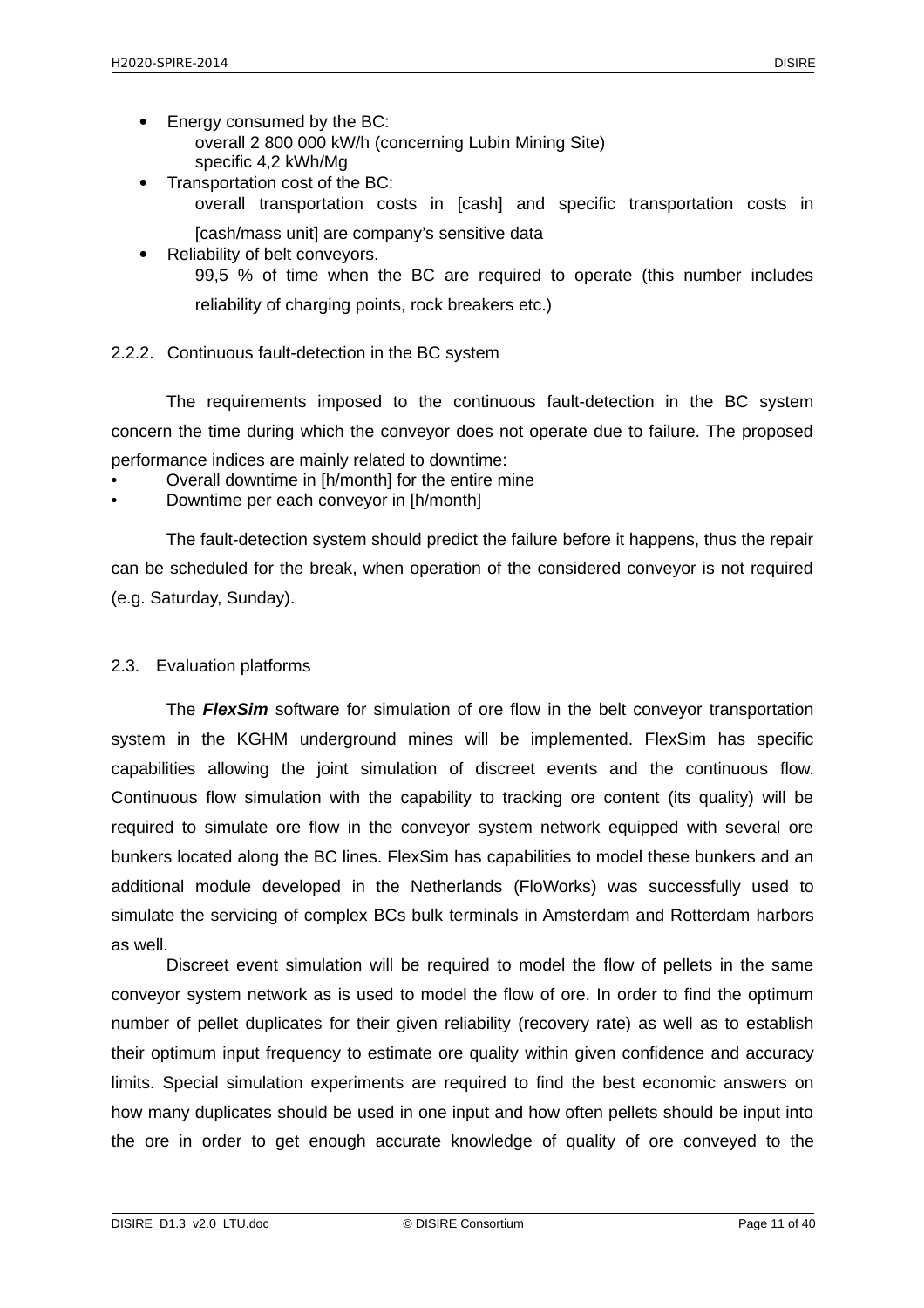processing plant in order to improve flotation efficiency and increase metal recovery from the same amount of supplied ore.

FlexSim is a well known system in the mining area in America and Australia. Recently it has been chosen by mining consultancy and development giant Runge Pincock Minarco (RPM) to deliver an exciting and powerful new software product to the mining industry called HAULSIM. It is a haulage simulation package for modelling, analyzing, visualizing, and optimizing a haulage network, providing confidence and accuracy estimates in mine plans. In the DISIRE project such capabilities will also be used to model and simulate the transportation of the ore from excavations to conveyor loading points using short distance haulage transports.

### <span id="page-11-2"></span>2.3.1. E-pellet based tracking of the ore

Pellets will be put into the ore in the discharging point where LHDs and trucks are unloaded over a screen mounted for stopping and breaking (by hydraulic hammers) oversized lumps. Transfer chutes between consecutive BCs, located every 800 meters (average BC length) give an opportunity to destroy pellets. Each BC line contains approx. 2 ore bunkers (capacity range: from 400 to 5000 Mg), where pellets might be also damaged or lost. Another dangerous spot is a crusher (before the ore is loaded to skips), which can decrease the number of pellets that reach the destination. The information coded in pellets will be read after leaving the skip – on the surface. These final readers will be mounted on the conveyor that connects the mine and the concentration plant.

## <span id="page-11-1"></span>2.3.2. Continuous fault-detection in the BC system

The continuous fault-detection system can be evaluated using simulations of signals related to faulty BC components. Given real sample signals corresponding to the time during which the analyzed BC system component revealed anomalies (e.g., increment of temperature without increment of load) one can simulate similar signals in a programming environment. Such simulations allow assessing the fault-detection algorithms on specific cases. Design of the simulated signals is known, thus the exact time when the damage started to reveal in diagnostic signals is known, as well. This approach allows assessing the proposed data analysis methods in the context of failure prediction.

### <span id="page-11-0"></span>2.4. Final industrial demonstration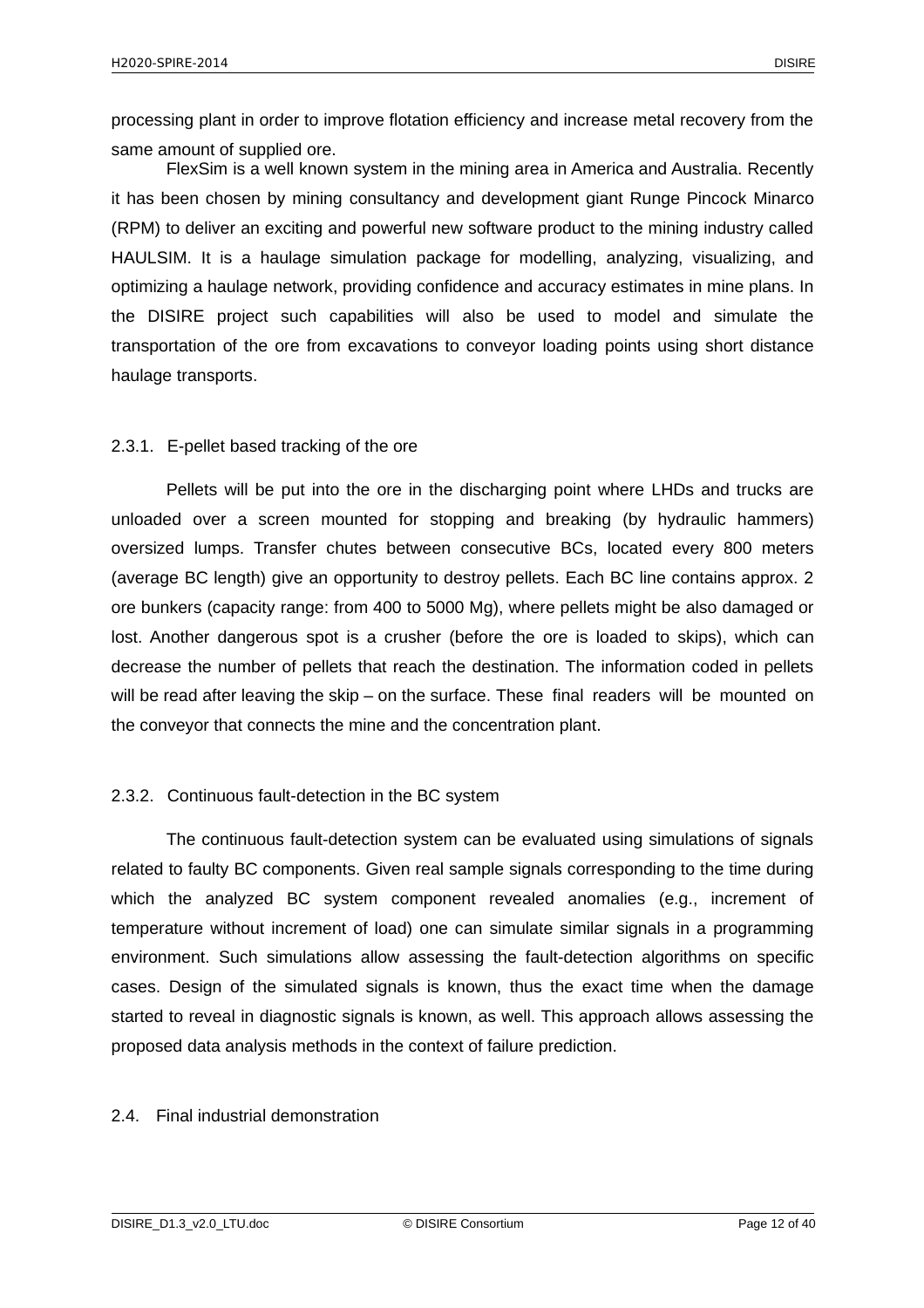Three main pellet-loading points have been assigned in the Lubin mine: conveyors L1031, W522 and N465 (see figure below). Additionally, it is suggested to install 8 antennareaders in the following locations: P8, P4, P1, A 34/1, W1B, T1 and two other in the Concentration Plant on the surface (after hoisting of the ore). These locations are crucial points in the transportation system (ore bunkers, transfer chutes, weights) in terms of possible damage and loss of pellets. The consecutive readers will be used for reading the information from pellets as well as for the identification of loss rate of pellets on their way from the pelletloading point to their final destination on the surface (after hoisting by skips supplied by the ore from the main ore bunkers).



*Fig. 1 The underground transportation system in the "Lubin" KGHM copper ore mine with the proposed locations of pellet dropping points (red bullet points) and pellet readers (yellow squares, 2 others are located on the surface on the entrance to the Processing Plant); other symbols on the scheme: blue arrow with an annotation – BC with its marking, blue brown line – underground railroad, empty triangles – discharge points, filled triangles – ore bunkers (numbers represent capacity in tonnes), green poligons – ore weights, blue circles – box cars unloading station, violet circle - shaft*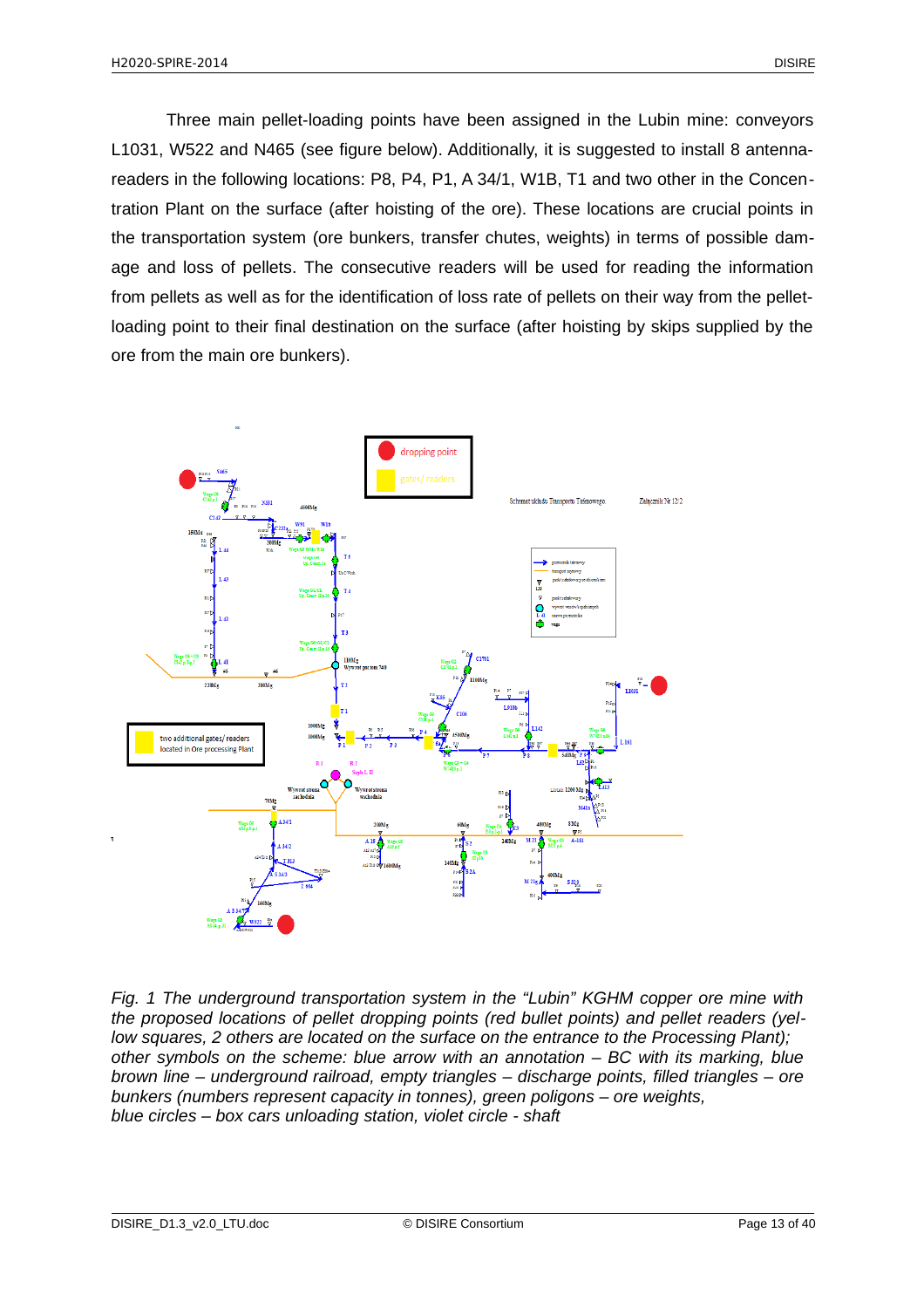#### <span id="page-13-1"></span>2.4.1. E-pellet based tracking of the ore

During the final demonstration the pellets' endurance will be verified. Three kinds of pellets will be used in the demonstration in order to verify origins of the ore. Eventually: where and when each pellet has been put in to the ore. Hand of pellets are read into the recording system while inputting onto the discharging bulk of ore and then, automatically read from the ore conveyed to the main ore bunkers and eventually after reaching the surface.

### <span id="page-13-0"></span>2.4.2. Continuous fault-detection in the BC system

Faults in the BC system can affect the way the pellets are transported to the skip. Information on detected faults will help to understand the route of the finally read pellets. The main aim of sensors currently used in BC systems of KGHM underground mines is to quantify the transported ore and the electricity consumed by the motors, although their quality is good enough to analyze them in the context of fault-detection. Demonstration of the algorithms developed for continuous fault-detection system can be performed on the data currently acquired by the existing systems that track the ore weight, current and temperatures of BC system components. Industrial demonstration of the fault-detection system will assess the prediction time, i.e., the time elapsed between the first occurrence of diagnostic symptoms and the failure.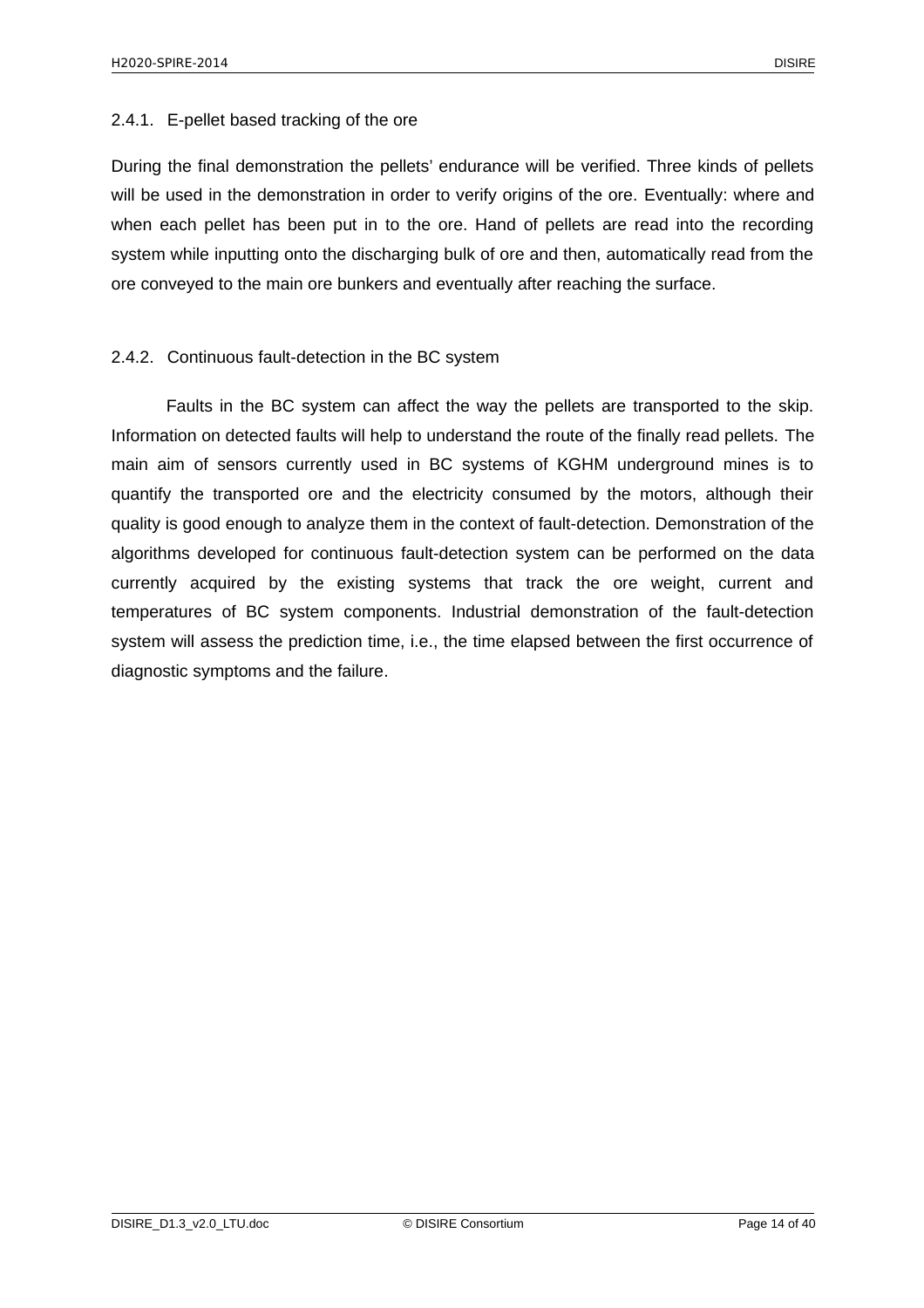## <span id="page-14-1"></span>**3 WP6 Ferrous Mineral Processes, LKAB: E-pellet based tracking of iron ore in the transportation chain**

### <span id="page-14-0"></span>3.1. Brief description of the process

The logistics of the refined iron ore products involve the management of temporary storages - *silos* - at the production sites and the terrestrial and maritime transportation of the pellets to the end-users.

Each link in the chain is characterized by different physical capacities and can involve the mixing of different batches of the product; This can happen, for example, during loading and unloading operations. On one hand, the composition of the pellet needs to vary depending on the type of transformed goods to which it is intended and the specific needs of different market segments. On the other hand, it would be economically inefficient to fully separate those batches that have different properties. An increased awareness of the flows along the transportation chain is thus instrumental to quantifying and assuring the quality of the delivered pellets.

We refer the reader to deliverable  $D1.2<sup>4</sup>$  $D1.2<sup>4</sup>$  $D1.2<sup>4</sup>$  for a detailed discussion of the process, the aims established within the DISIRE initiative and the role of the individual partners.

The focus of DISIRE is to enhance this logistic chain through:

- 1. A novel model of the transportation chain:
	- The traceability capabilities are expected to increase from off-line studies of databases and printouts (a task that is time consuming and in reality not currently performed) to an estimate of when a certain product has been produced and when it has passed certain production steps. A main aim of the coming studies is to determine if the achieved traceability will become sufficiently good for practical use.
	- The transportation chain is an important part of the whole production of the iron ore pellets at LKAB. The transportation chain determines and ensures that the right product is sent to the right customer; It moreover allows for the handling of products with deviating quality parameters, by providing for storage and mixing points. The logistic chain as well as the grate process will generate knowledge useful for off-line or open loop control purposes. The LKAB processes are not expected to be controlled in closed loop during the development of the DISIRE project. The existing control systems for the LKAB processes are open-loop. Human operators perform control decisions based on the simulation of the position of virtual product batches in the transportation chain. Control strategies will therefore be developed to utilize the information obtained by the traceability

<span id="page-14-2"></span> $^4$  Application scenarios and demonstration activities specifications, DISIRE deliverable, 2015.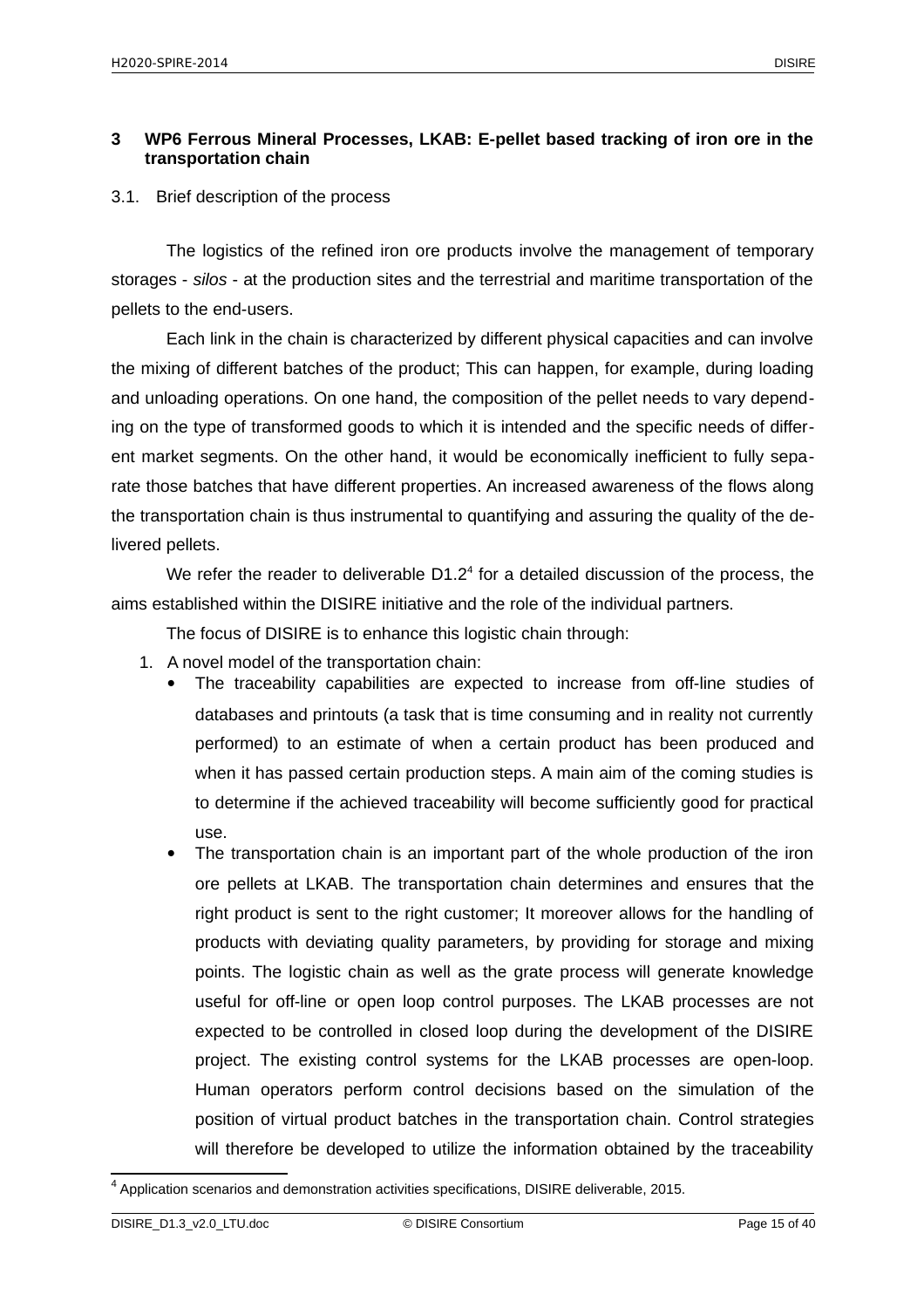models, in the sense that operators will be able to guide the flow of products with certain properties to selected customers where these properties are not harmful or even beneficial. An estimate from LKAB is that with a good traceability system, a reduction of material handling of 20% when products need to be shipped to special customers is possible.

- 2. E-pellet based tracing of the ore in space and time:
	- The integration of this component will translate in the ability to determine the quality of the ore delivered to customers. For positioning in a transportation chain, the choice of technology is passive RFID. In this technology, passive transponders use energy supplied by a reader antenna to power the internal electronics. The transponders are deposited in the material flow at the point of origin for the transportation chain to be measured. Detection of the transponders is made by the use of antennas around or over the process flow. A possible impact of a system with very good traceability is a reduction of the cost related to materials handling, when products need to be directed due to quality issues, specific storage requirements or special customers. The cost reduction is very difficult to estimate since this system has not previously been available and the performance of such a system is therefore not known. However a system with very good traceability will make proactive decisions possible which could make a cost reduction, related to material handling, by up to 20%.

### <span id="page-15-0"></span>3.1.1. Details on the novel logistic chain model

Backtracking the ore batches is a time consuming task that yields uncertain estimates. It is similarly difficult to determine which batches need to be mixed along the logistic chain in order to achieve prefixed quality requirements for the ore that is eventually shipped to customers. A model describing where a batch is in time and space is therefore necessary. Research and development efforts will be aimed at understanding how the pellets behave during different steps of the transportation chain with a particular focus on how the pellets are mixed and diluted in the storage silos during loading and unloading.

By the introduction of novel modeling solutions and the possibility to validate them through field trials, the process will gain the capability of predicting the time and position of batches with deviating quality along the logistic chain and thus to avoid the shipment of the product with a wrongly paired customer. The aim of the DISIRE project is to reduce the number reported deviations by a factor of 50%.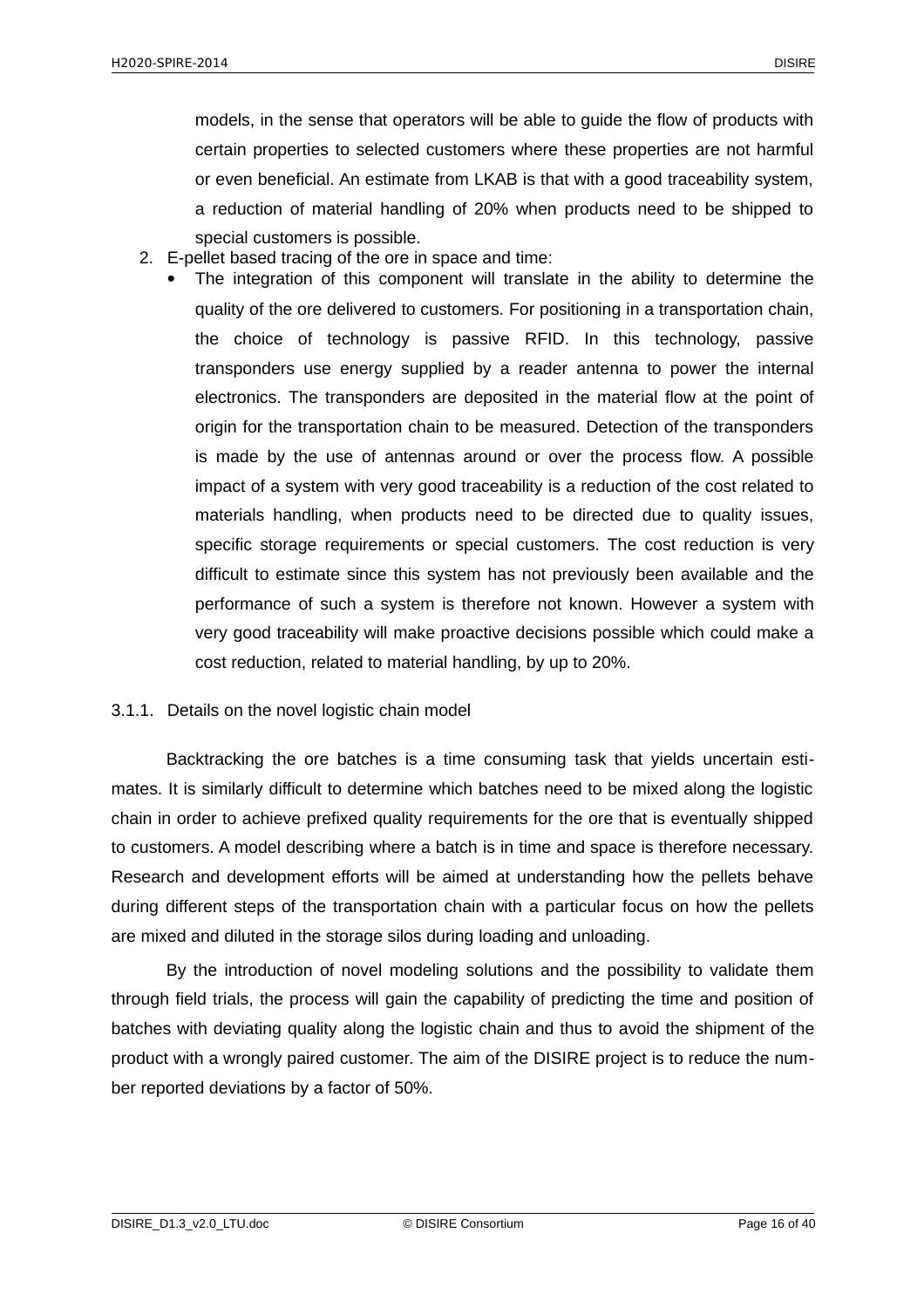#### <span id="page-16-0"></span>3.1.2. Details on e-pellet tracing of the ore

Similarly to the non-ferrous mineral processing processes focused in DISIRE, a main research and development target is to enable position measurements in the transportation chain. A suitable technological solution is then provided by the use of passive RFID sensors in which the transponders and other embedded electronics are powered through the magnetic field emitted by the reader's antenna. The sensors are dropped at the origin of the transportation chain to be measured and flow with the transported material. Detection of the transponders is performed by antennas at various static locations proximal to the material flow.

The use of RFID in a mining environment presents a number of challenges. These include readability due to long distances, the unknown radio environment, the uncertain orientation of transponders, the mechanical and electrical interference and the segregation dynamics due to differences in size and density. RFIDs operating at 13.56 MHz are commonly used in other applications such as smart cards, where a fairly complex signalling scheme is used. To allow for their use in an industrial environment, where limited time slots are available for communication, the most suitable signalling scheme and protocols will need to be investigated and eventually adapted to the specific needs of the DISIRE project. Efforts will be aimed at the design of the on-tag analogue electronics to achieve maximum efficiency in power transfer as well as in signalling. Similar efforts will be aimed at investigating and optimizing the 13.56 MHz reader technology.

A second target is positioning in a batch of material inside a large storage area, such as a silo. One solution for accurately determining the position of a sensor within a process can be through measurements of the propagation delay of radio signals between the sensor and a number of fixed reference nodes. Another technology available for localization is the use of low frequency magnetic field "beacons". The technique is based on measurement of the strength of the received magnetic field at the transponder. Within the DISIRE project, we plan to use three beacons to transmit ranging pulses. The beacons will transmit, at discrete time slots, and identification string. On the receiving side, the transponder will measure the received signal strength for each beacon, and communicate the trilateration results back to the overlying control system using standardized and consolidated RF technologies operating at 868 MHz or 2.4 GHz.

The availability of this novel DISIRE sensor technology is the stepping-stone towards enabling the development and validation of accurate models for the transportations chain. Consequently, the measurable and expected benefits of introducing this component coincide with the benefits of having a novel accurate model for the logistic chain: The main aim is to reduce the number of deviating batches that have to be handled in separate storages by the proportion of 50%.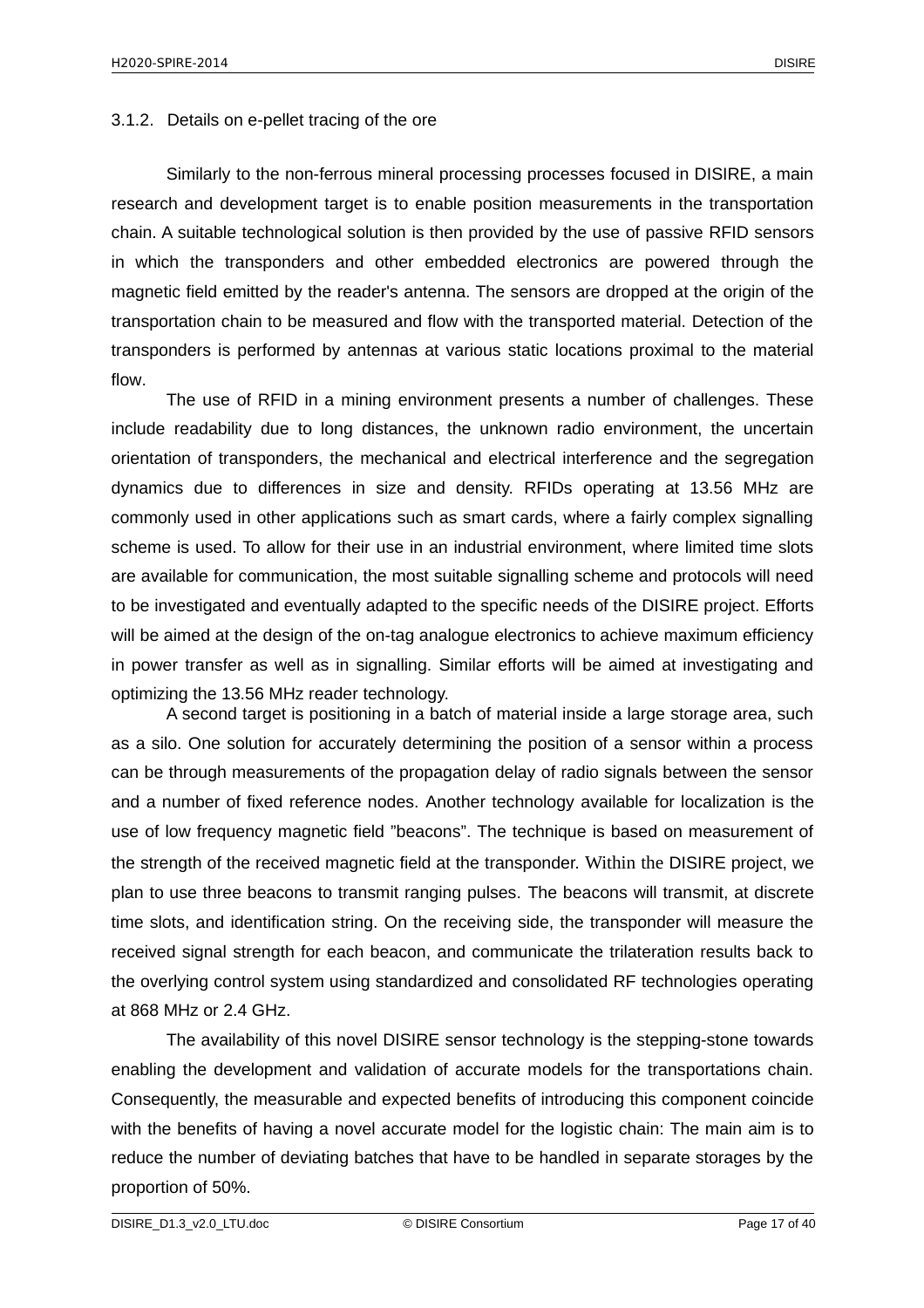#### <span id="page-17-1"></span>3.2. Overall system requirements

Scaled model experiments and full-scale field trials will be implemented as part of DISIRE for both developing and validating the logistic models. It will be central to study and characterize how the RFID tags will perform during the different phases of the transportation. To this aim, we note that earlier research (Kvarnström, Orghazi 2008) shows that the size of the transponder is a most effecting parameter when it comes to the tags' detectability in an iron pellet environment. It is also well known that segregation - that is, the separation or even stratification of the sensors with respect to the ore - can occur during filling of a storage silos due differences in shape and density.

A measurable goal of the DISIRE project will be to increase the reading rate for the small tags to at least 50%. A second goal will be to investigate and demonstrate how larger tags can be included without segregation from the real pellets.

The overall impact of a traceability system for LKAB is at this stage difficult to estimate since such a system has not previously been available and the performance of the system is at this stage not known. A plausible impact of a system with good traceability is a reduction of the cost related to materials handling, when products need to be directed due to quality issues, specific storage requirements or special customers, by 20%.

#### <span id="page-17-0"></span>3.3. Evaluation platforms

The current roadmap envisions the following important research and development milestones:

- 1. Evaluating and characterizing the tag behavior in the silos dependently on the tag's size and shape;
- 2. Developing prediction models of how the tags propagate within the ore flow during transportation;
- 3. Devising technological solutions that enable the ore to follow the flow of the bulk material without segregation;
- 4. Developing prediction models of how the ore propagates with the ore when the silos are loaded and unloaded.

This work will enable the design of decision rules that increase the quality of the ore products delivered to customers according to their quality requirements. We moreover aim at achieving fewer deviations in the quality of different ore batches and thus lesser need to separate batches in different storage areas. The model based analysis will also enable backtracking faulty batches along the logistic chain.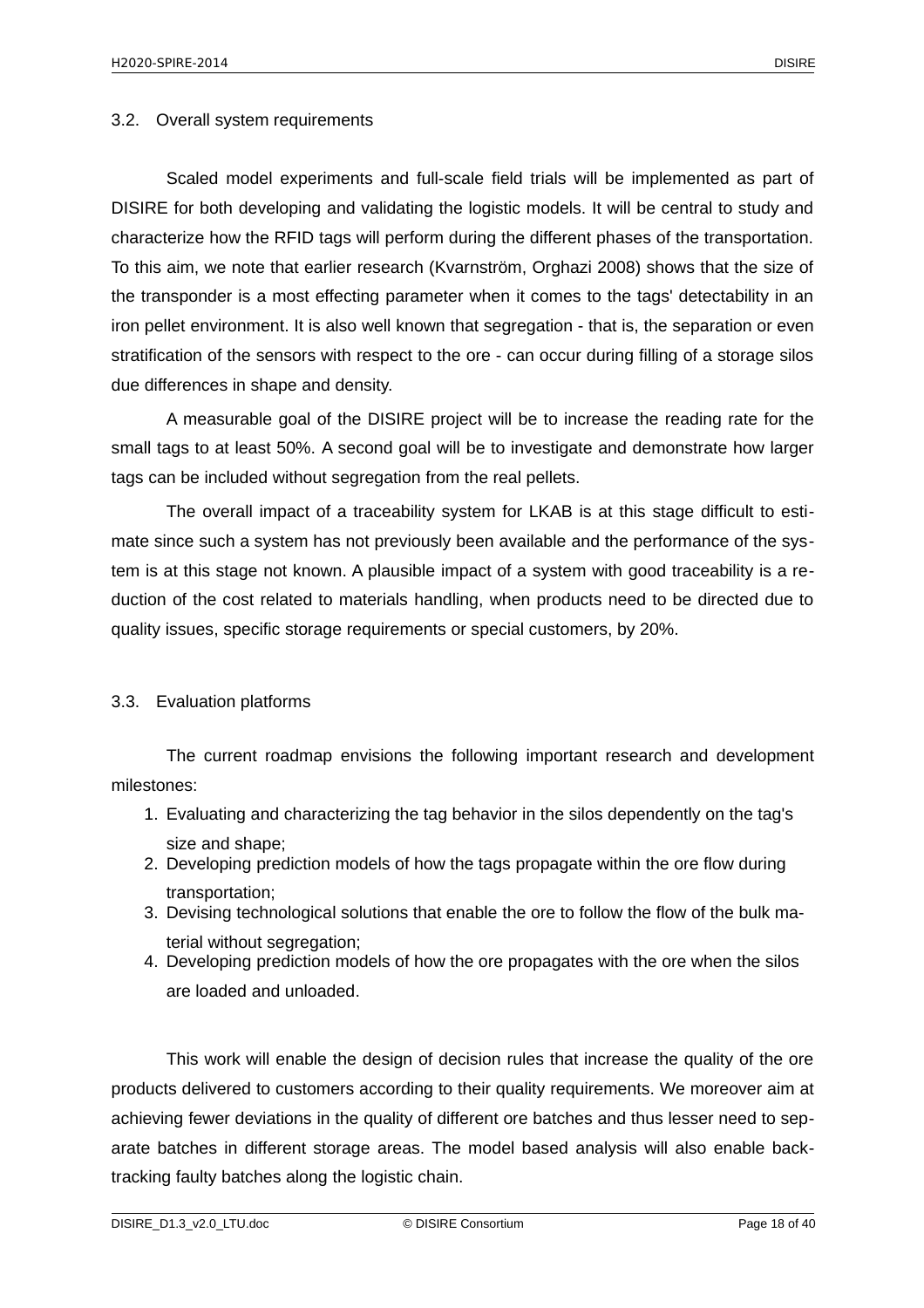To be able to build a decision model related to material handling in a continues transportation chain, there are questions that need answers such as volumes, type, material behaviour, mixing and flow behaviour in storage and transportation within a specific system.

To answer these questions we create controlled environments and evaluation platforms. These are experimental setups in laboratory scale, large scale experiments within industrial facilities, full scale experiments on parts of a specific transportation chain and finally a verification setup on full scale.



*Fig 2 Laboratory granular flow test rig. Shown is a test simulating bottom centre exhaust using peas. Black beads are painted peas used for amplifying flow patterns. (Photography courtesy of: Rickard Garvare and Stefan Englund)*

A large scale experiment is planned in cooperation with MEFOS and LKAB in their blast furnace facility in Luleå using one of their storage bins. A possible location of a full scale silo experiment is under evaluation together with LKAB and LTU. The purpose of the experiments is to see if there are a segregation issues related to the use of PATs in iron pellets and to in the end find a robust platform that can be used in an industrial environment.

## <span id="page-18-0"></span>3.4. Final industrial demonstration

In the final demonstration, a batch of sensors will be dropped in one of LKAB's plants (Kiruna or Malmberget). Readers will be placed at least in the harbour of Luleå and possibly at additional reading stations at the plants (before the pellet is loaded on the trains). When the sensors pass the readers their ID and timestamps will be collected and verified later using the flow models.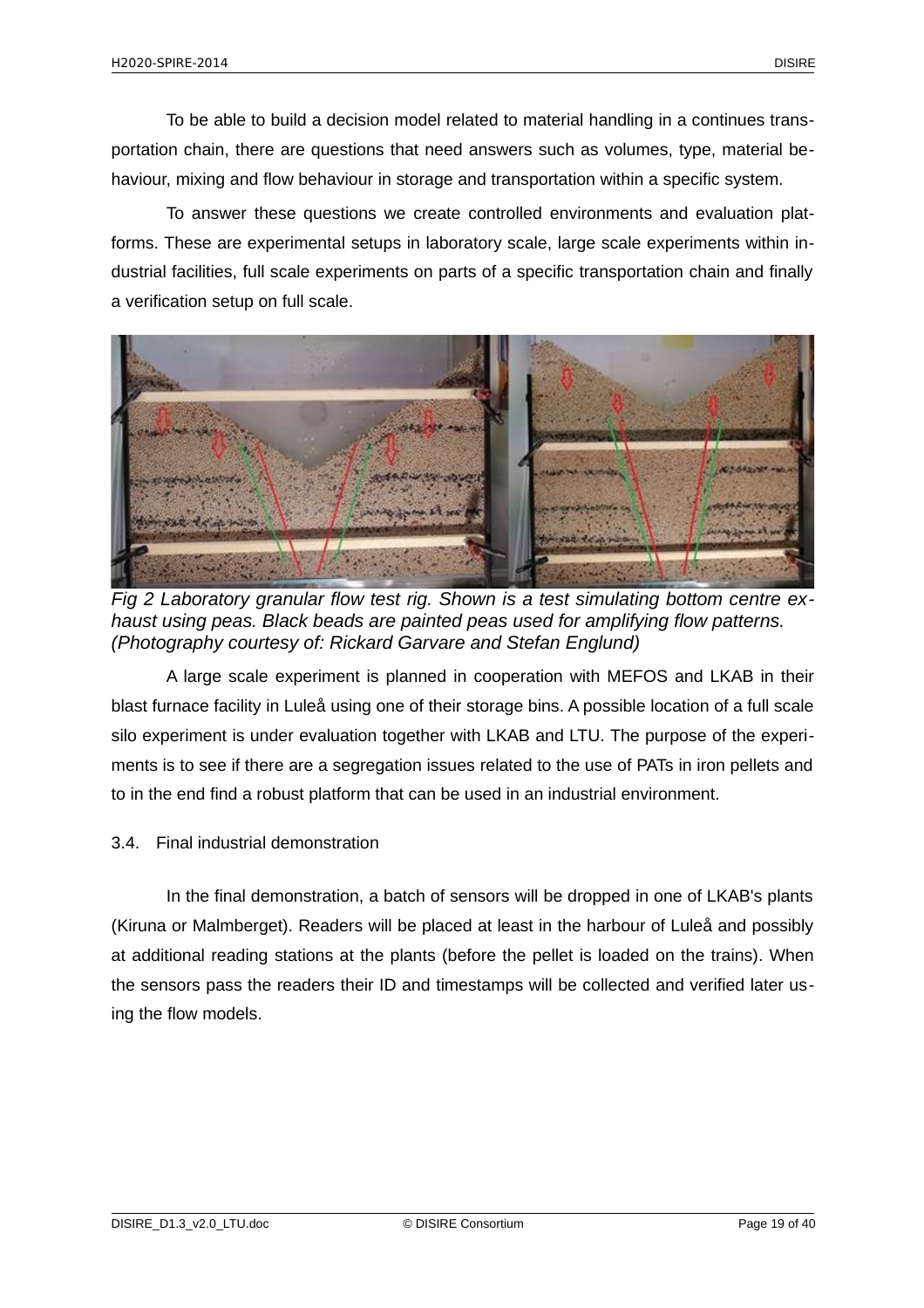#### <span id="page-19-1"></span>**4 WP6 Ferrous Mineral Processes: LKAB thermal grate**

#### <span id="page-19-0"></span>4.1. Brief description to the process

The last production stage in the refinement of the iron ore pellets involves a thermal process called Grate<sup>[5](#page-19-2)</sup> Kiln<sup>[6](#page-19-3)</sup>. During the passage through the grate, the initially moist pellets are dried, heated and oxidized before being sintered<sup>[7](#page-19-4)</sup> in the kiln. The gas composition and the temperature (which can reach up to 1300°C) inside the grate affecting the oxidizing reaction and thus the final quality of the product.

A natural control objective is the open-loop control of the reaction through the observation of these variables, along the process, and at different times. We refer the reader to deliverable  $D1.2<sup>8</sup>$  $D1.2<sup>8</sup>$  $D1.2<sup>8</sup>$  for a detailed discussion of the process, the aims established within the DISIRE initiative and the role of the individual partners.

The foreseen enhancements to this process and the expected impacts is mainly in the area of novel sensor technology for sensing high temperature and gas composition:

- The variables of primary interest in the thermal grate process are the temperature of the grate and the oxygen content of the gaseous flows. Within the scope of the DISIRE project a novel wireless and heat-resistant sensor capable of sensing these quantities will be researched and developed. The sensor will travel through the grate on the pellet bed and perform measurements in a continuous fashion. We foresee thermoelectric sensors for the temperature measurement, and zirconium dioxide or titanium dioxide-based sensors for the measurement of the oxygen content. The sensors will be protected by an insulating outer shell wherein the sensors and associated electronics are immersed in water that is evaporated to keep the internal temperature at 100 C as long as possible. Please refer to deliverable D3.1 $^9$  $^9$  for an in-depth description of the sensor technology.
- The sensor is not expected to control daily the process but rather to act as an input to create optimized control strategies for the process in order to improve product quality and/or induce energy efficiency. Using only the data given by sensors will be insufficient to create an integrated process control.

<span id="page-19-2"></span><sup>5</sup> A **grate** is where a stationery bed of pellets, approximate 20 cm high, is transported and exposed to the process of drying and heating.

<span id="page-19-3"></span><sup>&</sup>lt;sup>6</sup> A kiln is a thermally insulated chamber (a type of oven) that produces temperatures sufficient to complete processes, such as hardening, drying, or chemical changes.

<span id="page-19-4"></span><sup>7</sup> **Sintering** is the process of compacting and forming a solid mass of material by heat and/or pressure without melting it to the point of liquefaction.

<span id="page-19-5"></span> $^8$  Application scenarios and demonstration activities specifications, DISIRE deliverable, 2015.

<span id="page-19-6"></span><sup>&</sup>lt;sup>9</sup> Sensor technology selection report, DISIRE deliverable, 2015.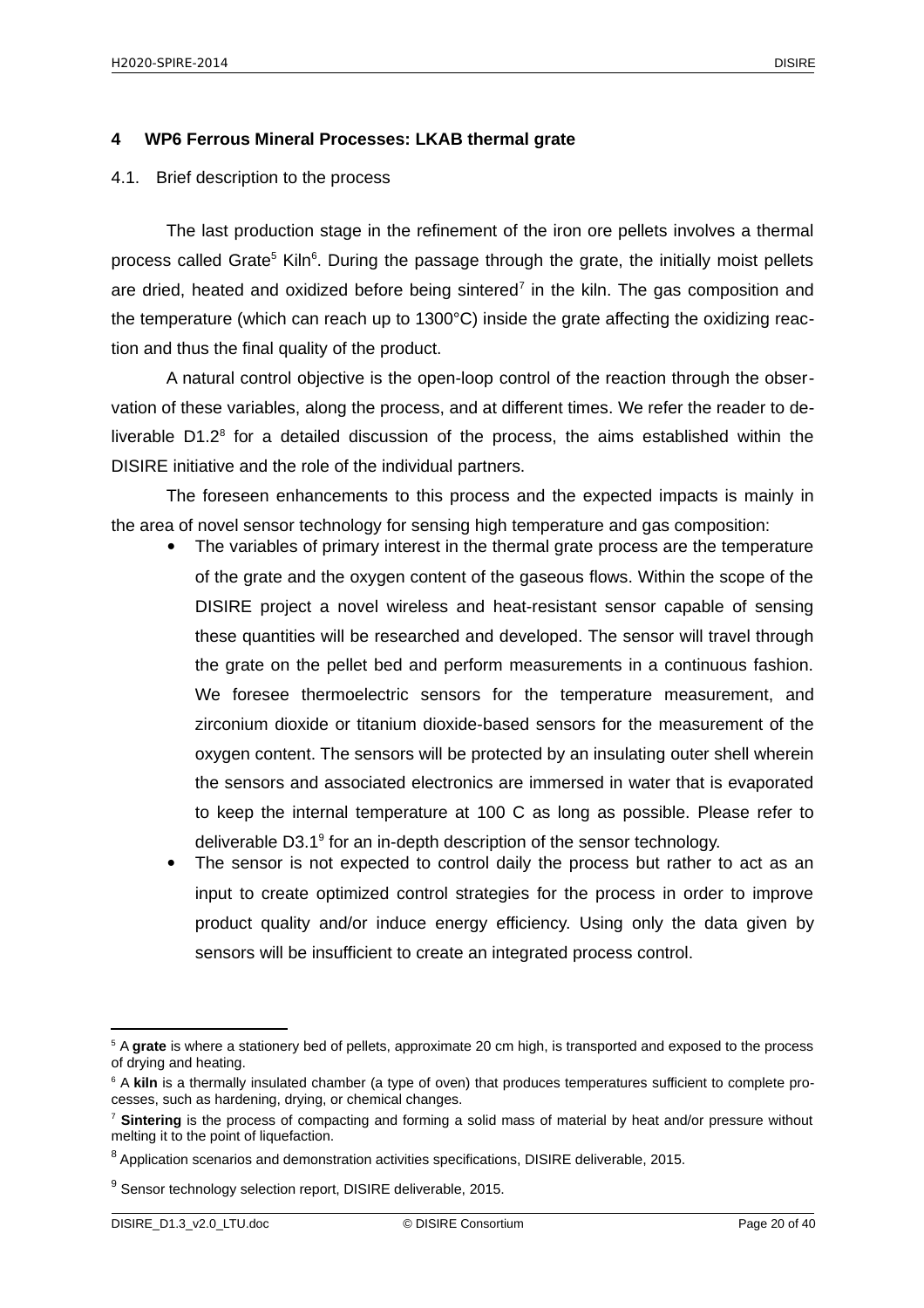The major technical challenge for the hot side wireless sensors is the extremely high temperatures in the surrounding environment. To keep the internal temperature of the PAT low for as long as possible, a thermal insulation need to be combined with the encapsulation of a material or fluid that will consume energy when heated inside the insulation.

A second challenge is radio transmission in the hot environment. Experiments are being designed for characterizing the attenuation of heated granular materials. The current plan is to enclose miniaturized RF transmitters, transmitting either a modulated tone stepping through the range from 100MHz to 6GHz (according to a predetermined schedule or a square wave with harmonics over the same frequency range. These transmitters will be enclosed in thermal insulation, and measurements will be performed both with the sensor embedded in iron-ore pellets and/or coke at different temperatures.

If the novel sensor is able to measure the temperature and gas composition, LKAB will have the possibility to improve and expand the control strategy of the pelletizing process. A successful implementation can result in a reduction of oil or coal: Saving 0.1l/ton of oil leads to monetary benefit of 1MSEK per year. Additional benefits are moreover envisioned in the area of final quality of the product.

## <span id="page-20-0"></span>4.2. Overall system requirements

In LKAB's Grate Kiln process there is today no way of measuring the temperature and gas composition in the actual pellet bed. Instead the temperature is measured over and under the bed of pellets while the gas composition is not measured at all.

The data given from the sensors alone is insufficient to create an integrated process control. In order to devise novel control strategies and a novel IPC, it is required that correlations and dependencies with other product and process data be assessed but this analysis is outside of the scope of this project.

The overall requirements are that the sensor can measure various properties of the kiln. Survive in the harsh environment long enough to measure important properties. Surviving and transfer data up to 20 minutes is a great achievement. Assuming that the sensor manage these requirements we expect an overall improvement in increased process knowledge and better quality assurance.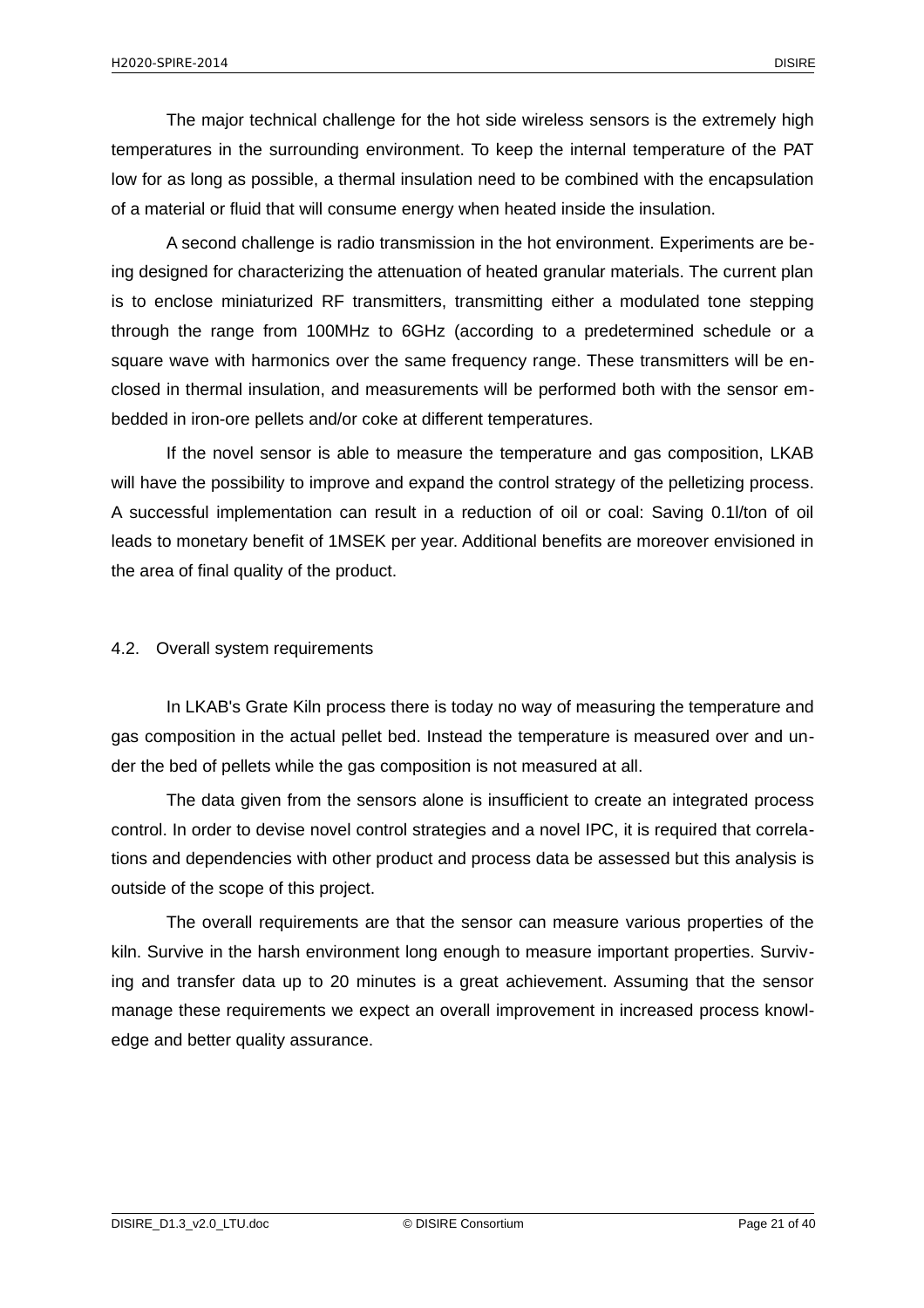#### <span id="page-21-1"></span>4.3. Evaluation platforms

#### <span id="page-21-0"></span>4.3.1. Chamber furnace and laboratory furnace

To ensure that the developed sensors perform as desired within the necessary temperature range and that they can measure the required gas elements, it is important to carry out tests in a step by step fashion.

The first step will involve running multiple tests in two of MEFOS's furnaces, the chamber furnaces and the laboratory furnaces, depicted in Figure 3. Within these furnaces it will be possible to run experiments in an environment where both temperature and gas composition can be accurately controlled.





Fig. 3 To the left the chamber furnace and to the right the laboratory furnace located at MEFOS

The chamber furnace, with an effective space of 3100x1300x600mm, has a maximal temperature of 1300°C and can be fired with both oil and propane. The furnace is controlled by an ABB system and is fully equipment with different type of sensors for temperature control and gas composition. The furnace can be connected to a gas supply and allows experiments with different (not corrosive) gases. All the acquired data is capture by the embedded system and stored in a database for the offline analysis.

The smaller laboratory furnace is a 25 kW electrical heated furnace with an effective space of 1000x350x 250mm and a maximal temperature of 1280°C. The furnace can be connected to a gas supply and allows experiments with different (not corrosive) gases. The furnace is controlled by a Nabertherm P300 controller. The regulator can store a temperature profile with up to 40 segments allowing for heating curves that can accurately mimic a transit through the thermal grate.

By design, the only way to communicate with the sensors will be through a wireless reader. The reader will access and poll data from the sensor over a distance of 10-50 meters. Achieving the longer reading distances is necessary since when monitoring the actual hot process the reader equipment will not be able to sustain the harsh temperature conditions. The reader will, at periodic intervals, scan for all the sensors in its vicinity and collect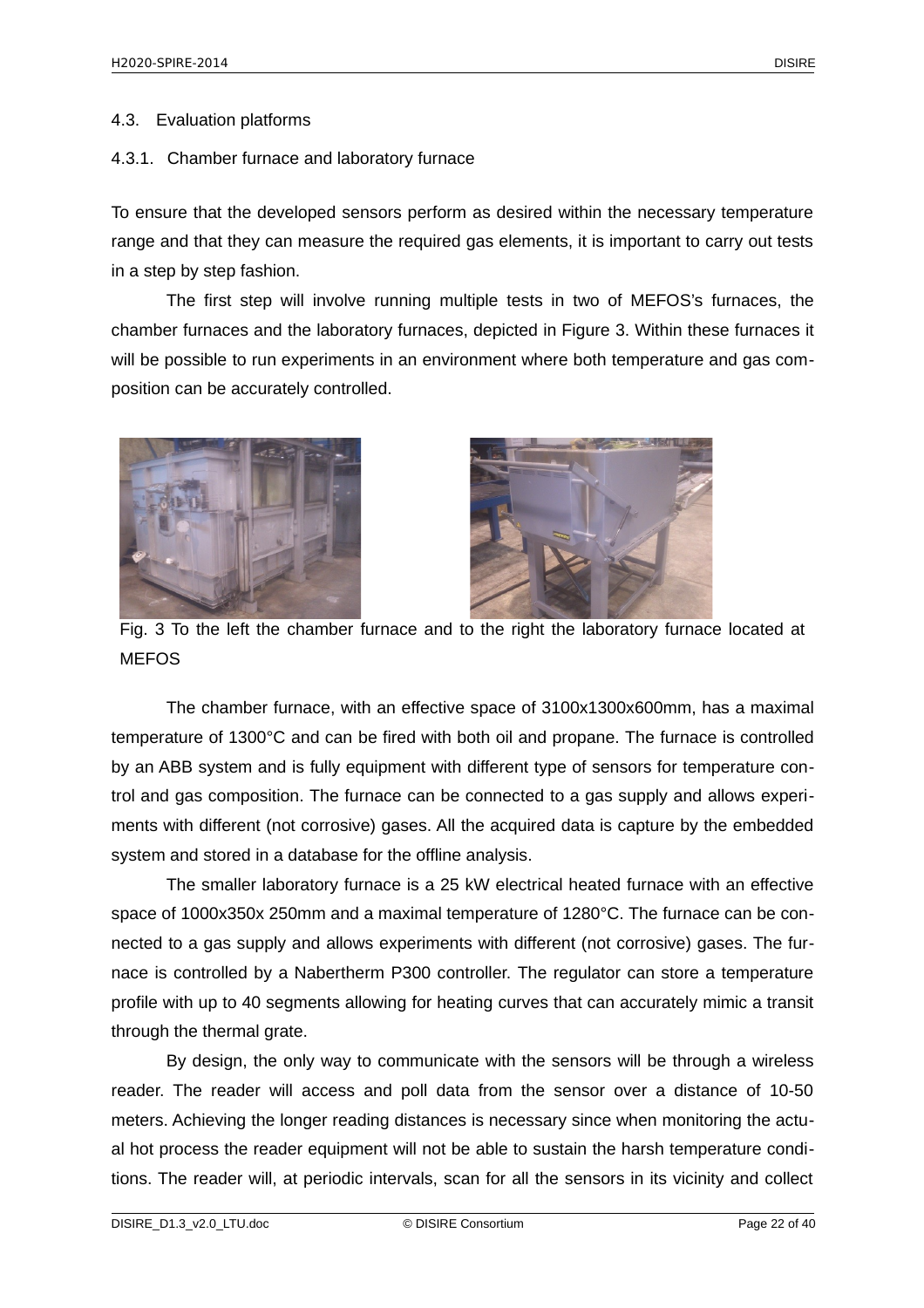their data. For each successful poll, it will store the tag's id-number, the measurement data, the link quality, the battery status and a time-stamp. The reader will locally store all the acquired sensor data until an operator erases it.

During the evaluation period all the data from all readers will be transferred over GPRS to a database that will be made accessible to all partners through a web-interface over the Internet. The sensors will be destroyed and eventually burned up at the end of each test. Since each sensor can be used only once, they will be produced in small volume in a serial manufacturing fashion. The reader's antenna should survive several test phases but will need to be dismounted between test campaigns.

Notice that, when integrated into the real factory environment, the data will be directly accessible at the reader through IP on Ethernet or WiFi. This could be possible already at the project phase but usually the test site owner does not allow access through their Intranet.

#### <span id="page-22-0"></span>4.4. Evaluation cases

Sensor survival in high temperatures is the most challenging part and will be tested in static ovens at LKAB or MEFOS. The temperature of the electronic components inside the encapsulation cannot rise above 100°C while the surrounding temperature will reach above 1000°C.

The sensors will continuously report both inside and outside temperature to let the end-user monitor the sensors performance. Notice that the radio environment inside the grate oven will have to be examined in parallel to the tests and most likely on the real site.

The hot furnace is a pilot tool were the heat treatment that the pellets experience in a straight grate or a grate kiln process is simulated. The pot furnace consist of one "pot" were the pellet bed is situated, see figure 2, and two burners, one below the bed and one above the bed. The green pellet bed will then go through a heat treatment simulating the different zones of a real pellet plant. This is obtained by having a gas flow going through the bed (either from the top or from the bottom) and controlling the amount of gas, the temperature and the oxygen content. Several different parameters are possible to measure during the heat treatment and the pellets can also be tested in all standard ISO tests after induration.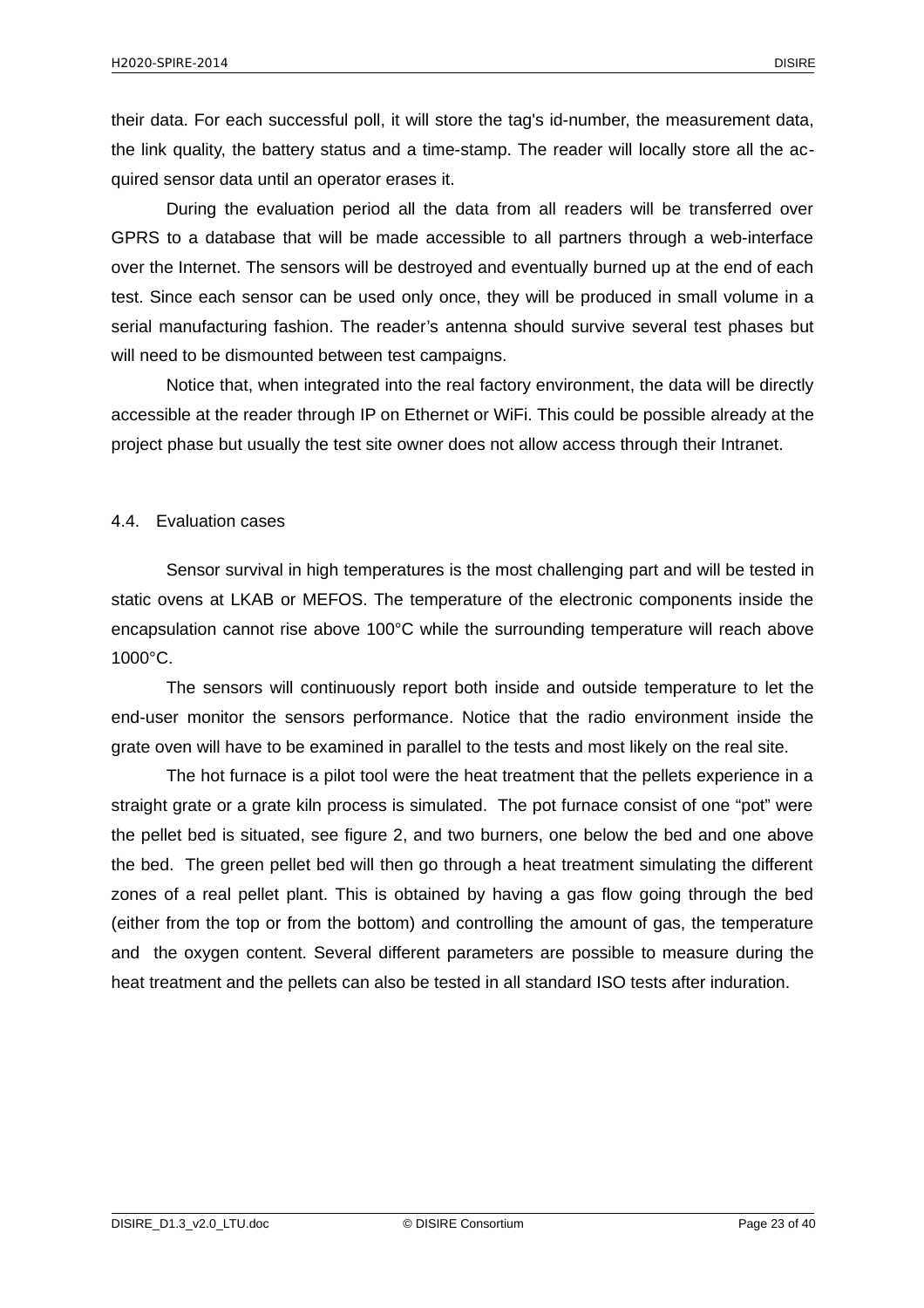

*Fig. 4: The pot furnace*

All temperature data from the sensor will be compared, offline, to the temperatures of the thermocouples that are in the Pilot Pot Furnace at approximately the same position as the sensor. If the sensor is comparable to the thermocouples the next step is to test it in the final industrial environment.

## <span id="page-23-0"></span>4.5. Final industrial demonstration

The goal is to test a sensor that can measure the temperature and gas composition. In the process there is currently no corresponding way of measuring the temperature and gas composition. The validation of the DISIRE components developed for the grate kiln will be performed by having the sensor operating throughout the entire grate and by comparing the acquired data to the temperatures measured above and under the pellet bed by the existing temperature sensors.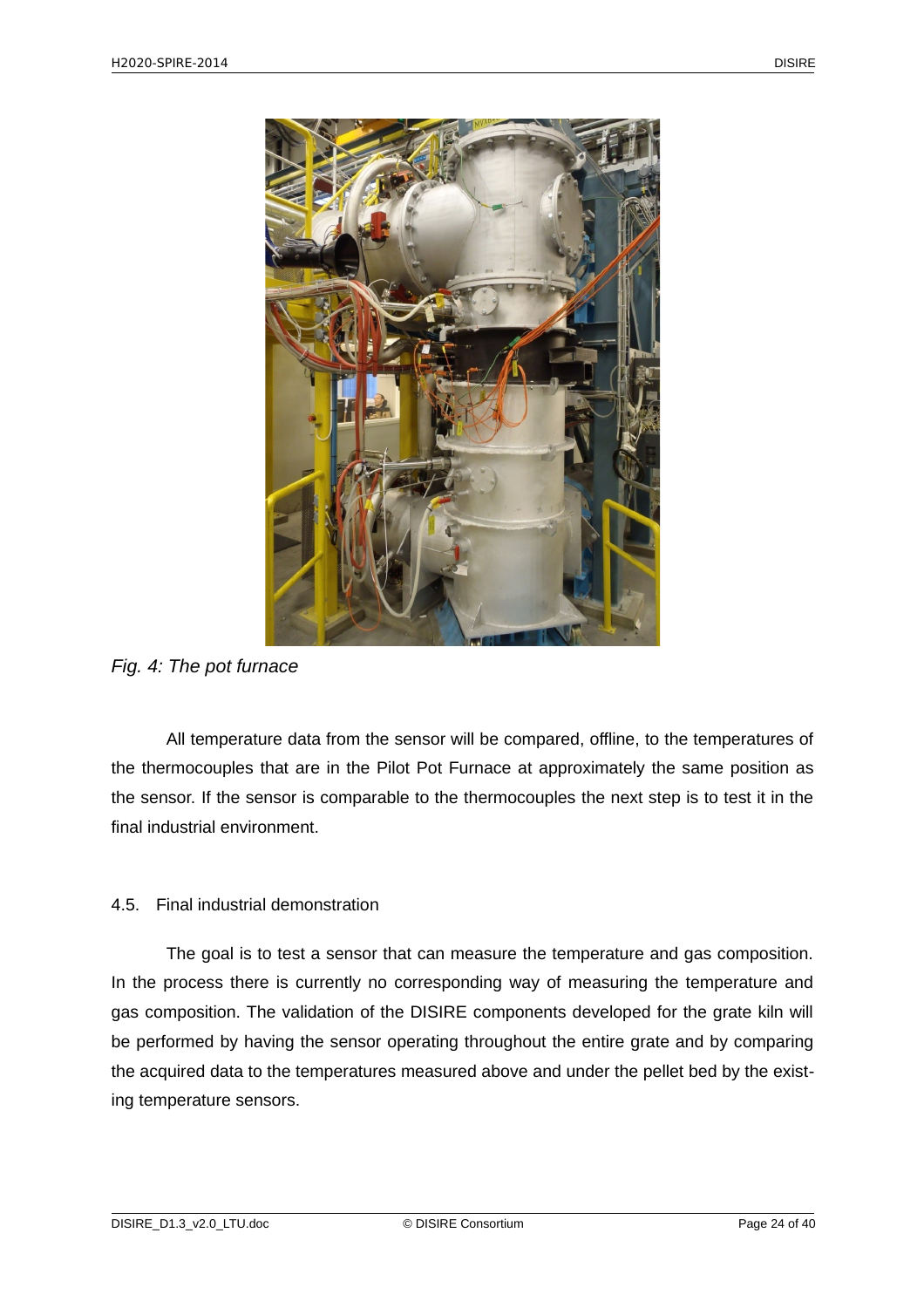The sensors should be able to sense temperatures in the range from  $0^{\circ}$ C to 1200 $^{\circ}$ C (with a relative error of at most 3%) and the proportion of oxygen content in the range from 0% to 100%. Sampling rates of about 1Hz are deemed sufficient for this application.

The sensors will be finally tested/demonstrated in one of LKAB's pellet plants with a Grate/Kiln process. The real data from the process will have to be scrambled due to privacy concerns connected with the use of proprietary IPs.

The sensor data will be provided unscrambled to project partners along with reference data from existing sensors. The available sensor data will be sensor id, timestamps, temperature and oxygen readings. The database will have export functions for .csv formatted files. Finally, the above database will remain accessible throughout the whole project time. No other process data regarding the grate will be disclosed.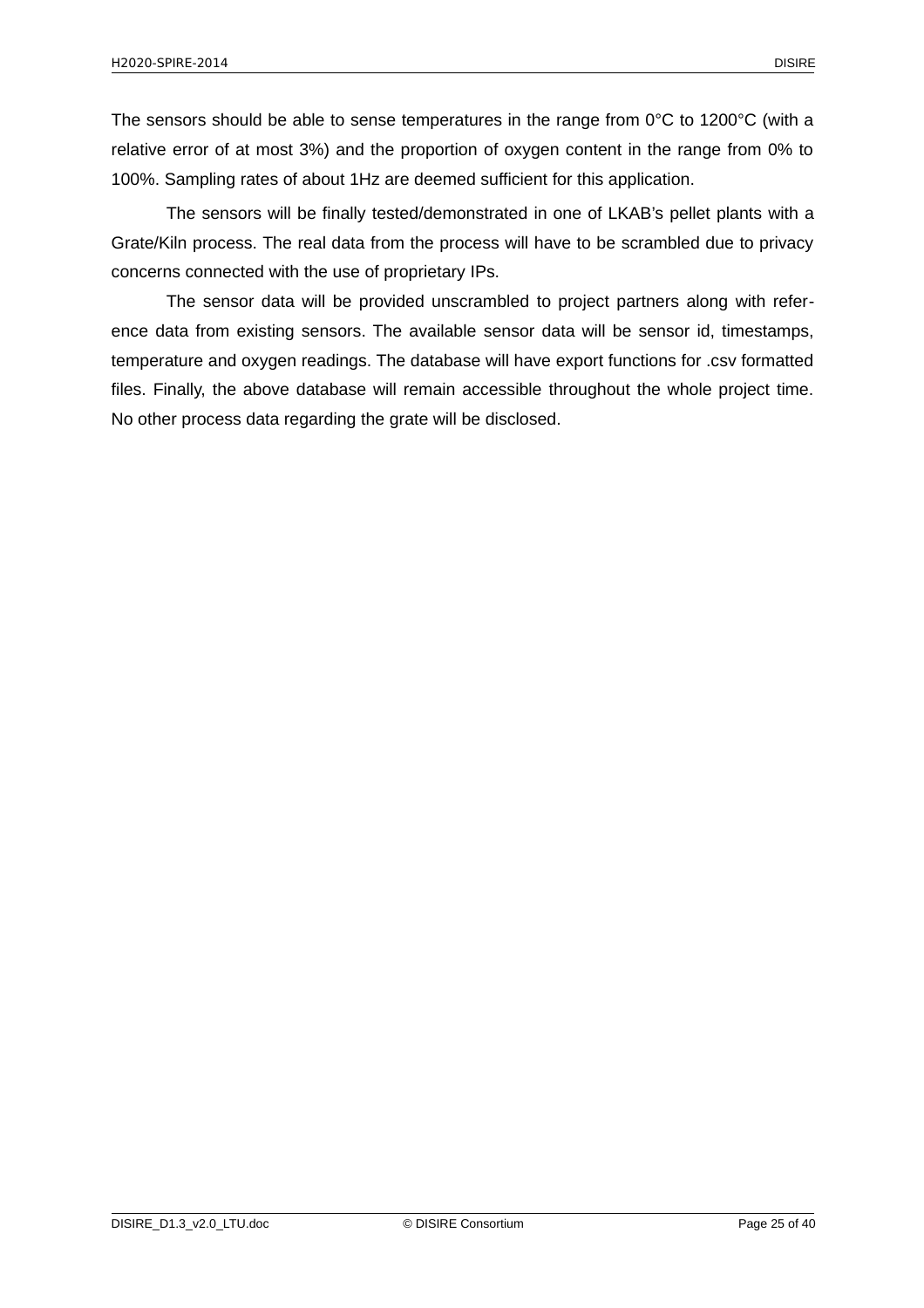## <span id="page-25-1"></span>**5 WP7 Steel Processes: LKAB experimental blast furnace**

### <span id="page-25-0"></span>5.1. Brief description of the process

The blast furnace is a continuous process that transforms (*smelts*) the ore, coke and slag formers charged at the furnace's top into slag (a by-product waste) and hot metal that are retrieved at the furnace's bottom. Heat is maintained through the injection of pulverised coal and the blowing of blast from the bottom of the furnace.

The steady state operation of the furnace is subject to the following main disturbances:

- 1. Differences in the chemical composition of coke and ore and in particular the content of alkali metals and zinc and fines $10$ ;
- 2. Changes in the permeability of the unstable solid layers leading to changes in the distribution of the gases inside the furnace;
- 3. The moisture content in the blast air.

To counteract the disturbances several variables such as temperatures at different heights and the gas composition of the exhaust gases are monitored and used by an operator to control the process (there is no automatic closed-loop controller). A relevant objective is therefore to develop a novel sensor technology that can follow the pellets and coke into the blast furnace and provide an increased awareness of the considered physical and chemical process.

We refer the reader to deliverable  $D1.2<sup>11</sup>$  $D1.2<sup>11</sup>$  $D1.2<sup>11</sup>$  for a detailed discussion of the process, the aims established within the DISIRE initiative and the role of the individual partners.

The foreseen enhancements to this process and the expected impacts are:

- DISIRE based novel sensor technology that is capable of sensing high temperatures and gas compositions. The sensor will measure important properties in the blast furnace and thereby improve the knowledge about the process and enhance the models for blast furnace control. The sensors are not used continuously; they will be used in campaign batches giving the current condition of the furnace. The sensors will work on-line and wirelessly.
- It is foreseen that the novel DISIRE component can result in an energy reduction of 25kWh/tonne of hot metal through: a) improving the gas efficiency by 1% by improving the control of the burden distribution, b) improving the process stability by a better moisture control of the charged burden material and c) improving the overall

<span id="page-25-2"></span><sup>10</sup> The term **fines** indicates iron ore dust.

<span id="page-25-3"></span> $11$  Application scenarios and demonstration activities specifications, DISIRE deliverable, 2015.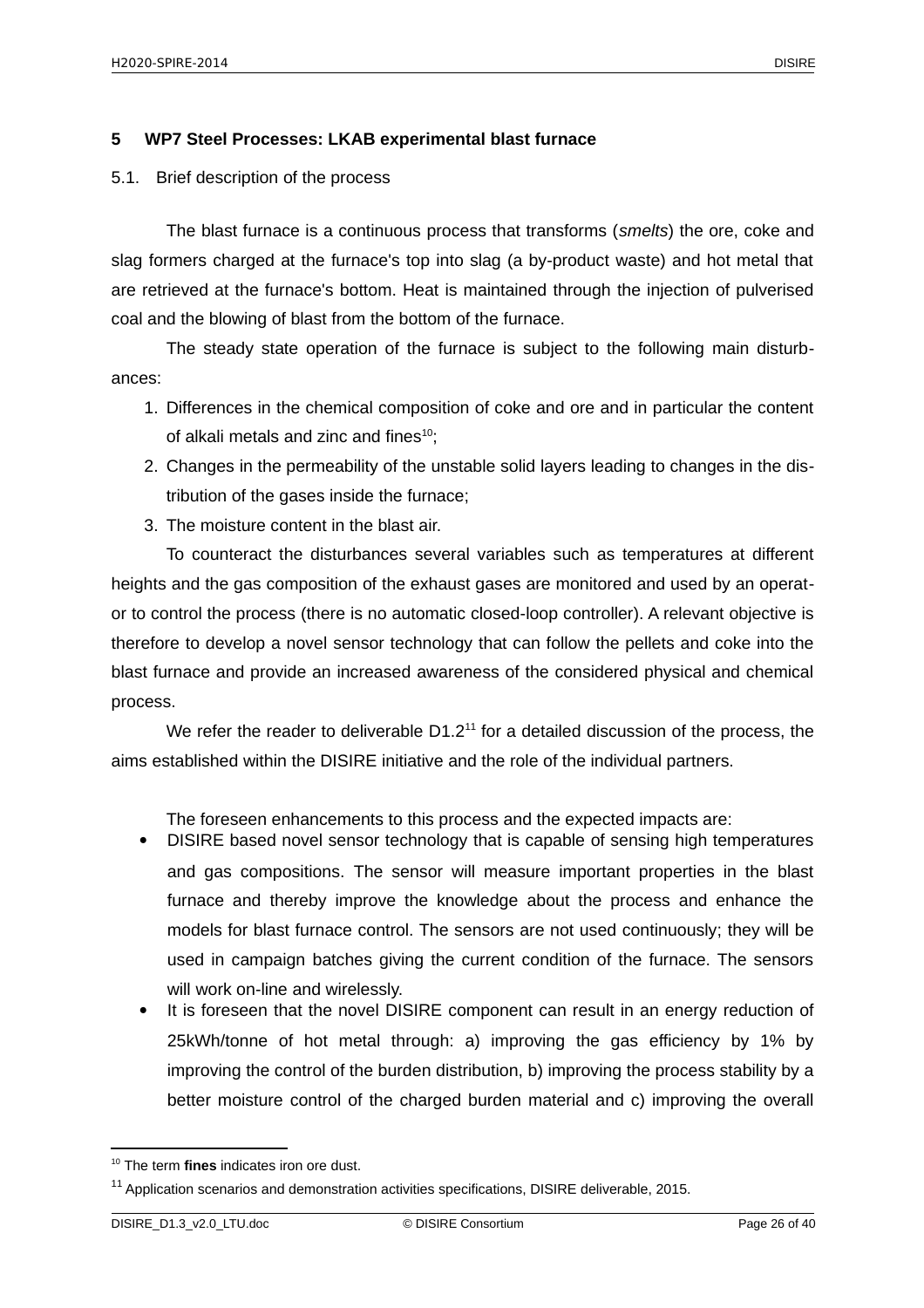process control by rendering available to the system early information of the furnace conditions (and specifically temperature distribution) in the upper shaft.

As for the grate kiln, the major technical challenge for the hot side wireless sensors is the high temperatures in the surrounding environment. To keep the internal temperature of the sensor within working ranges for as long as possible, a state of the art thermal insulation needs to be designed. A second important challenge is related to the means by which the data will be transmitted through radios in the hot environment.

## <span id="page-26-2"></span>5.2. Overall system requirements

The measurement system must be robust and provide reliable data on the desired properties. The collected data will be post-processed off-line through especially designed software algorithms based on multivariate analysis tools such as SIMCA. The in-situ sensors are in principle going to contribute to the current knowledge on the operation of the process with more accurate and reliable measurements of variables that either cannot be measured by the existing system or are difficult to estimate with sufficient precision. Recommendations from the PAT can potentially be exploited on-line by the furnace' operators to operate the process with an improved performance and safety. This augmented awareness of the process dynamics could influence the principles by which the material is charged at the top of the blast furnace and therefore enable reductions in the use of fossil fuel.

The system requirements are

- That the sensor can measure various properties of the blast furnace.
- Survive in the harsh environment long enough to measure important properties. Surviving and transfer data up to 1 hour is a great achievement.

### <span id="page-26-1"></span>5.3. Evaluation platforms

The data will both be evaluated with a statistical data analytics software SIMCA. And for the mass and energy balances the MEFOS in house software MASMOD will be used.

### <span id="page-26-0"></span>5.4. Evaluation cases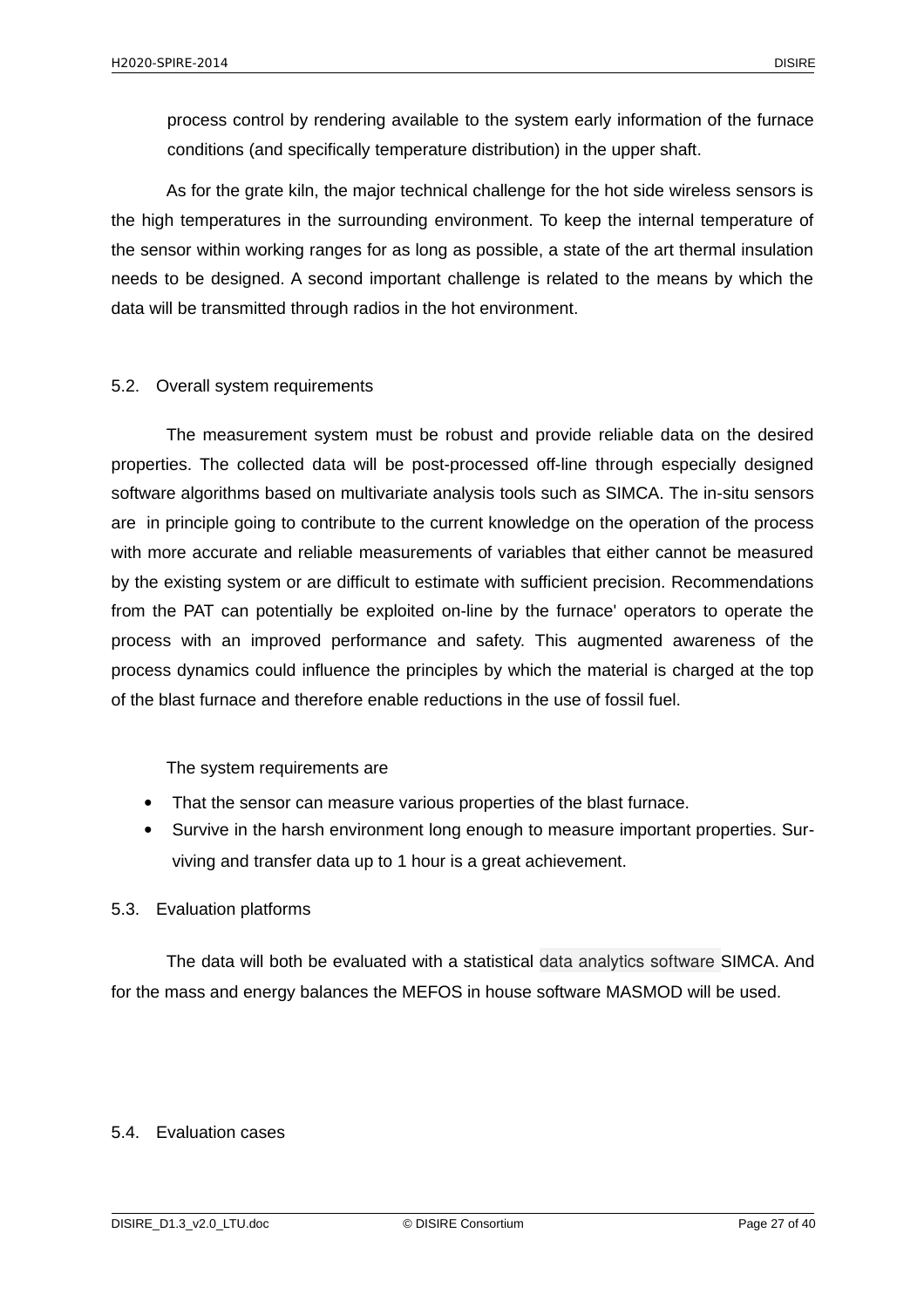The activities in the blast furnace will aim in conducting tests of sensors in appropriate conditions in terms of tracing them and measuring process values, like temperature and gas composition.

<span id="page-27-1"></span>5.4.1. Sensor Development: Wireless tests in pellets

In this test the sensors will follow the pellets and coke into the blast furnace and an investigation of the wireless communication between the sensors within pellets will be performed. The sensors will be placed gradually at different depths in the pellet pile. In each mode, the signal quality and transmission rate will be monitored. The aim is to explore the depth at which the sensor is still capable of transmitting a detectable signal. The investigation is conducted at ambient temperature.

The considered performance indices will be:

- 1. The transfer rate
- 2. The maximum distance and depth between transmitter and receiver

A successful outcome requires the corresponding successful transfer of data at an adequate bit rate and distance between transmitter and receiver. A positive outcome is crucial since if the data transmission does not work satisfactorily the sensor system cannot support further improvement of the blast process.

<span id="page-27-0"></span>5.4.2. Sensor Development: Wireless test in the LKAB experimental blast furnace

This set of tests will be conducted in LKAB's experimental blast furnace when it is cold. The wireless transfer between the sensor and the antennas will be investigated. A sensor with a transmitter will be placed inside the blast furnace and the receiving antennas inside/outside the blast furnace. This test will investigate the functioning of the antennas, the maximal transfer rate, the maximal distance and best location between transmitter and the receiving antennas. The effects of the ceramic lining and steel shell will be investigated.

The considered performance indices will be:

- 1. The data transfer rate
- 2. The maximum distance between transmitter and receiver

A positive outcome is crucial since if the data transmission does not work satisfactorily the sensor system cannot support further improvement of the blast process.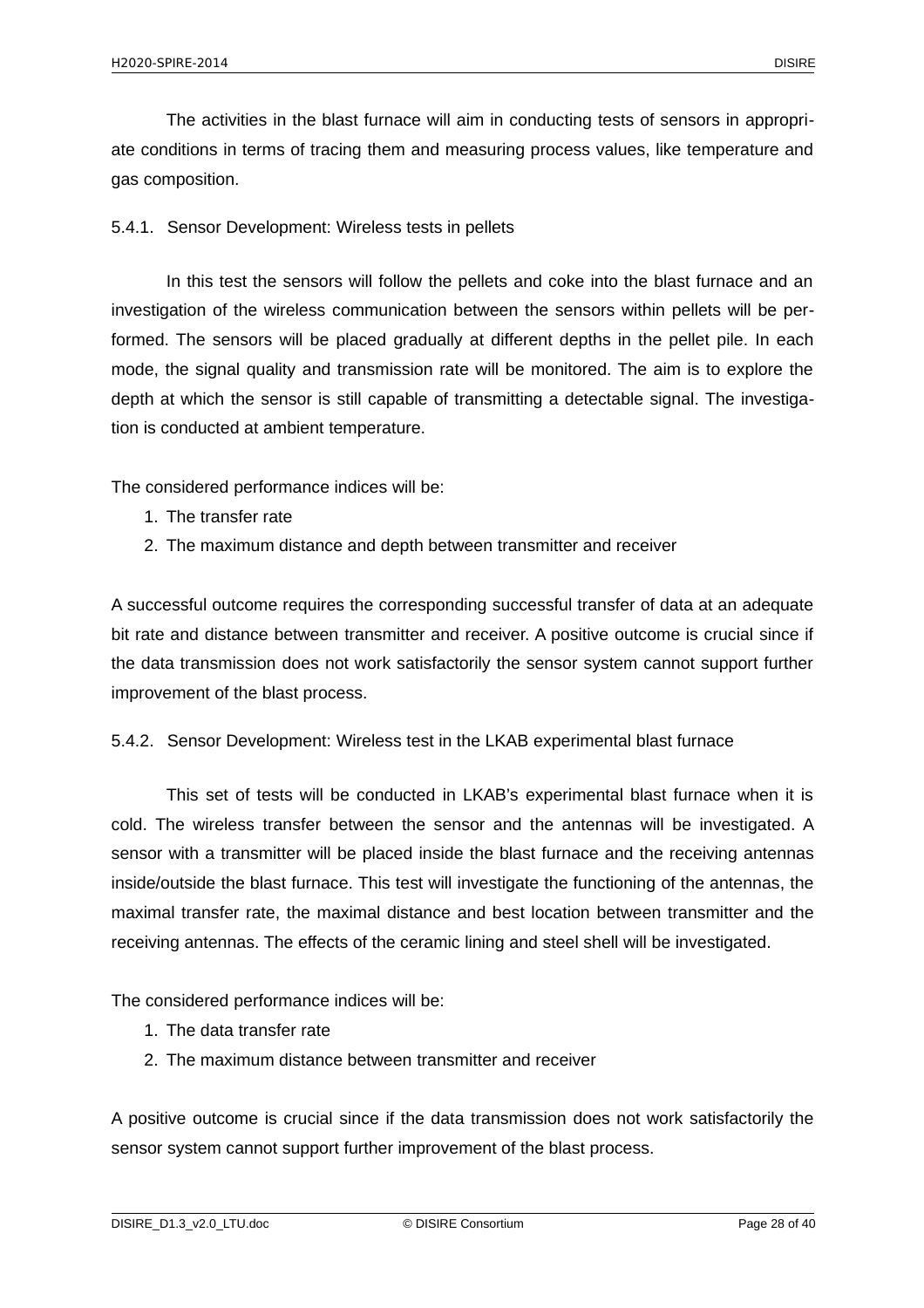#### <span id="page-28-0"></span>5.5. Final industrial demonstration

The aim is to have sensors that can measure physical properties such as temperature, moisture, gas components and position. The test is planned to performed at the LKAB Experimental blast furnace. Antennas are mounted on the Blast Furnace (BF) and the sensor is moved inside the BF with a vertical probe. If the signal is successfully collected further tests will be conducted. The next effort will target the basket samples with raw materials containing sensors. Pellets or other raw materials with embedded sensors are filled into baskets and charged into the BF before quenching. The signal is collected and the movement of baskets in the upper part of the BF are explored. Furthermore, measurements are also conducted during quenching in order to state the burden movement after stopping the process and contribute with additional information that can improve the understanding of results from evaluation of charged basket samples. The temperature development will be compared to possible endothermic reactions occurring in the materials as e.g. calcination of Ca(OH)2 in cold bonded agglomerates (in-plant material in cold bonded bricks), CaCO3 in limestone, direct reduction in cold bonded agglomerates. The tests are planned to be conducted as the last part of the blast furnace campaign. The sensors is placed in baskets (max diameter 45mm) and dropped into the blast furnace. The signal is measured as the sensor travels through the burden material inside the blast furnace. After the campaign the sensors is excavated and the exact location inside the blast furnace is determined. If the sensor has a logging function, data can be retrieved even if the wireless transfer has failed.

The considered performance indices will be:

- 1. The ability of the sensor to measure the desired property (position, temperature, moisture, particle size, gas components).
- 2. The ability of the sensor to transmit data containing important information on the properties of interest.

For a successful evaluation it is required that the sensor can measure the desired properties and transfer the data to the receiver. The accuracy of the measures will be established starting from the available thermodynamic and material information for the considered reaction.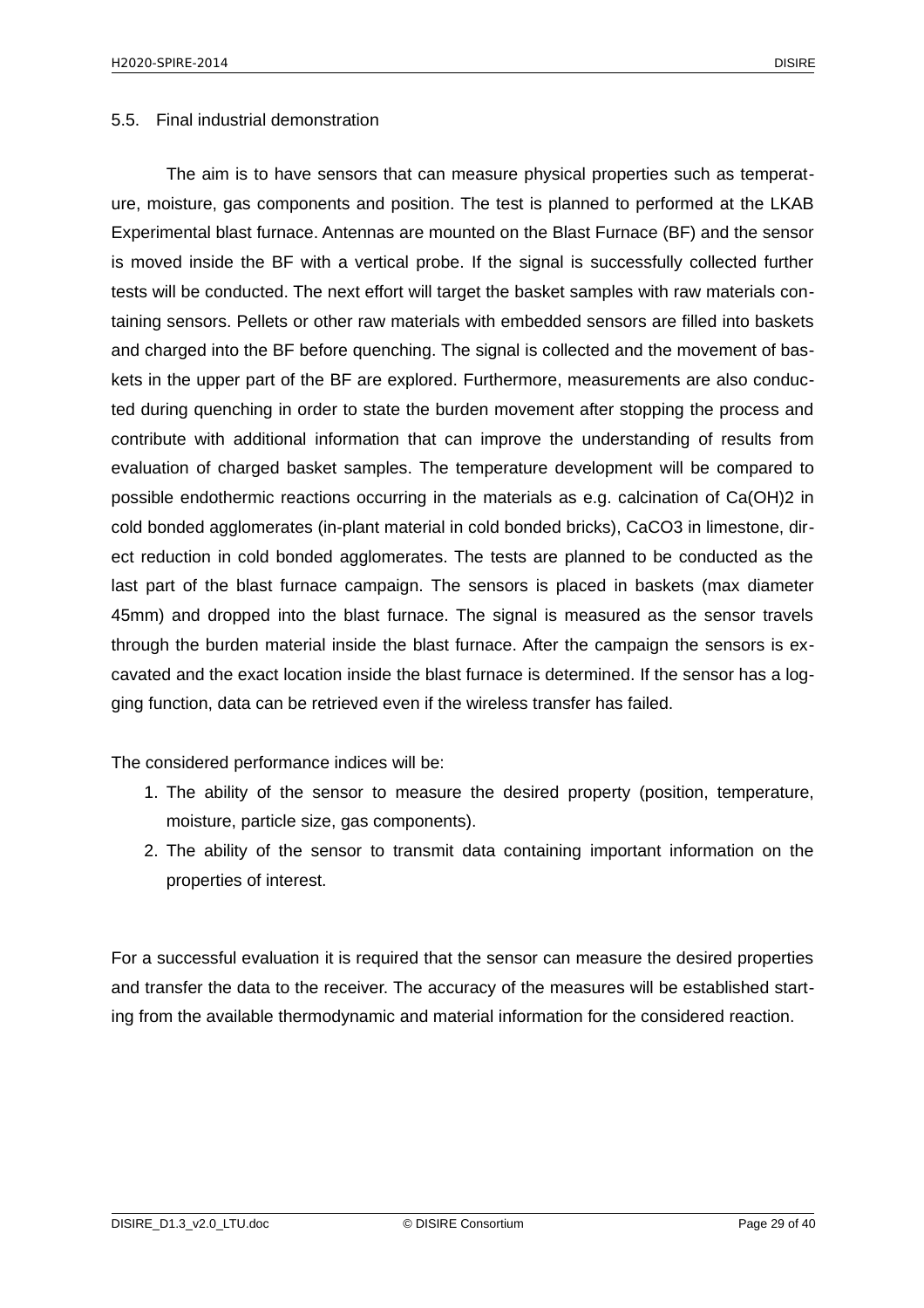#### <span id="page-29-2"></span>**6 WP7 Steel Processes: MEFOS Walking beam furnace**

#### <span id="page-29-1"></span>6.1. Brief description of the process

The walking beam furnace is used to re-heat *slabs* (large steel beams) to a specific temperature before their refinement. The slabs are "walked" from the feed to the output of the furnace by the cyclic movement of so-called walking beams. During this passage, the items are directly exposed to the heat produced by burners located inside the furnace. Since the heat distribution affects the quality of the finished product, a natural optimal control problem in this context is to regulate pre-assigned temperatures at specific points of the furnace, while minimizing the energy expenditure for the heat generation.

The main objective is thus to reduce the operating costs through the reduction of the energy consumption. In this respect, a small decrease in energy consumption such as 0.5% translates into a saving of 2kWh per tonne of heated product. In addition, optimal control strategies could lead to quality improvements as well. To achieve these goals there is a need to gather more information about the process on-line through an improved understanding of the reheating process and the deployment of novel sensors than can measure both the temperature and the gas composition within the furnace.

The foreseen enhancements to this process and the expected impacts are:

- 1. Novel sensor technology for sensing high temperature and gas composition:
	- A sensor that can operate on-line, in a continuous fashion, to measure measure important variables of the furnace and communicate them to the PAT wirelessly will improve the knowledge about the process and enhance the models used to control the furnace. The sensors are not used continuously, they will be used in campaign batches giving the current condition of the furnace.
	- With improved knowledge about the heating process inside the furnace a better control of the process is feasible. All together a more robust and improved process control will improve the quality of the end product and reduce the energy consumption and cassation. An energy reduction of 0.5% gives 2 kWh per tonne in energy saving.

We refer the reader to deliverable  $D1.2^{12}$  $D1.2^{12}$  $D1.2^{12}$  for a detailed discussion of the process, the aims established within the DISIRE initiative and the role of the individual partners.

#### <span id="page-29-0"></span>6.2. Overall system requirements

With the use of additional sensors, important additional information about the internal state of the process such as position, temperature, pressure, and gas composition is expected. It is expected that an improved understanding of the walking beam furnace dynamics will

<span id="page-29-3"></span> $12$  Application scenarios and demonstration activities specifications, DISIRE deliverable, 2015.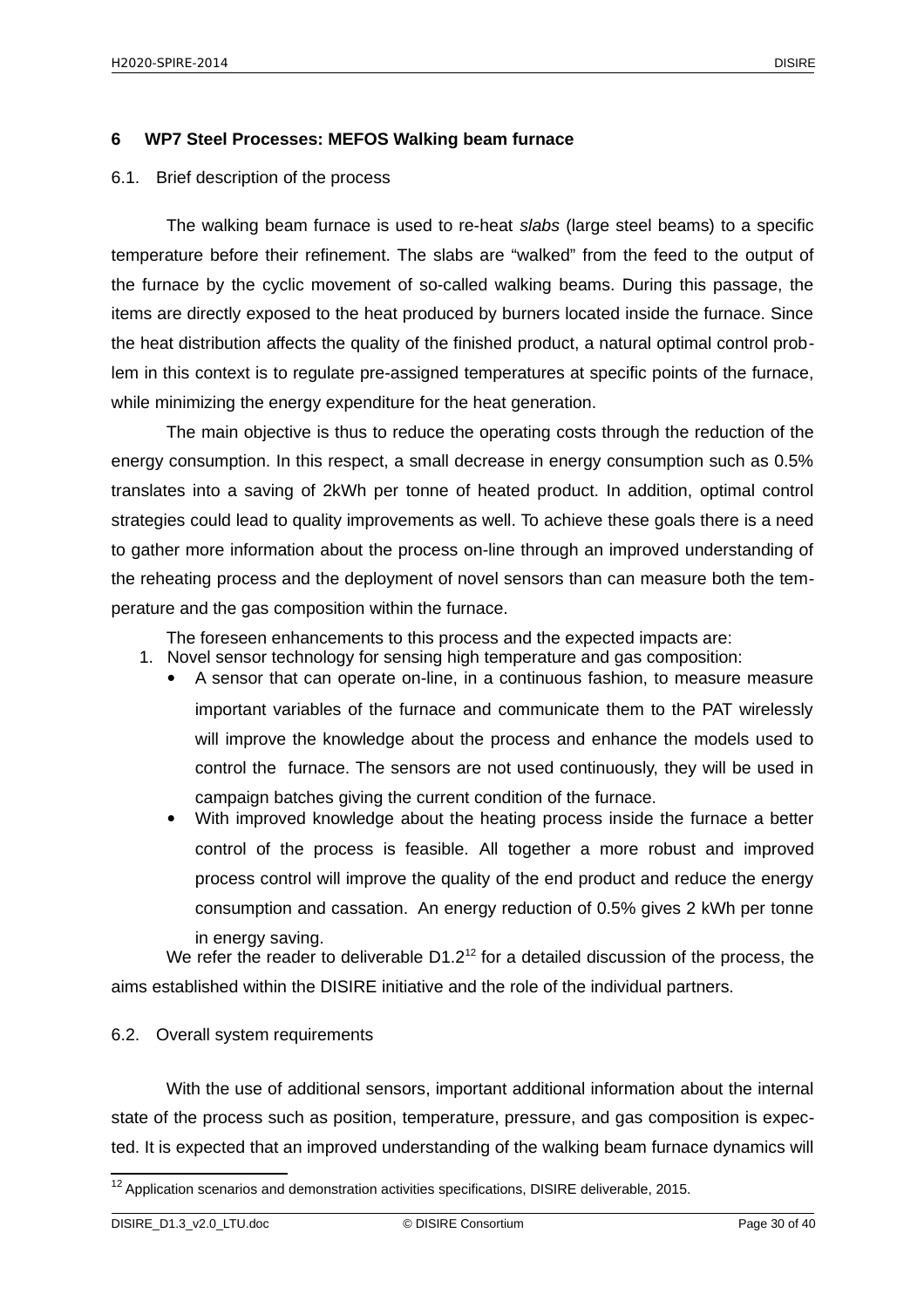lead to a reduction of the energy consumption during operation. Moreover, since measuring temperature can aid in reaching a homogeneous temperature within the material at the output, the project expects benefits also in the area of final products' quality.

This specification is needed for product quality and process stability as well as optimization of energy consumption. The proper control of oxide content in the various zones in the furnace can minimize losses caused by excessive oxide scale and degraded surface quality and also control combustion and cost for oxygen.

The system requirements are:

- That the sensor can measure various properties of the walking beam furnace.
- Survive in the harsh environment long enough to measure important properties. Surviving and transfer data up to 4 hour is a great achievement.

### <span id="page-30-1"></span>6.3. Evaluation Platforms

<span id="page-30-0"></span>6.3.1. Experimental Walking beam furnace

On this platform it will be possible to test the developed sensor technologies in an industrial scale equipment. Tests will be aimed at comparing the new technology with conventional sensors in use today.

Two kinds of scenarios are envisioned:

- 1. The first set of tests will explore if the sensor and its components can sustain the harsh conditions inside the furnace.
- 2. The second set of tests will investigate the reliability, precision and accuracy of the sensors (the benchmark performance will be provided by the currently deployed sensors).

Furthermore, there will be a number of trials whose exact number depends on the results from the trials. Each trial can last from minutes to hours. With the assumption that the tests are successful, the sensor data are transferred to the main data storing system. How to incorporate the sensor data with the main system will be explored during the project.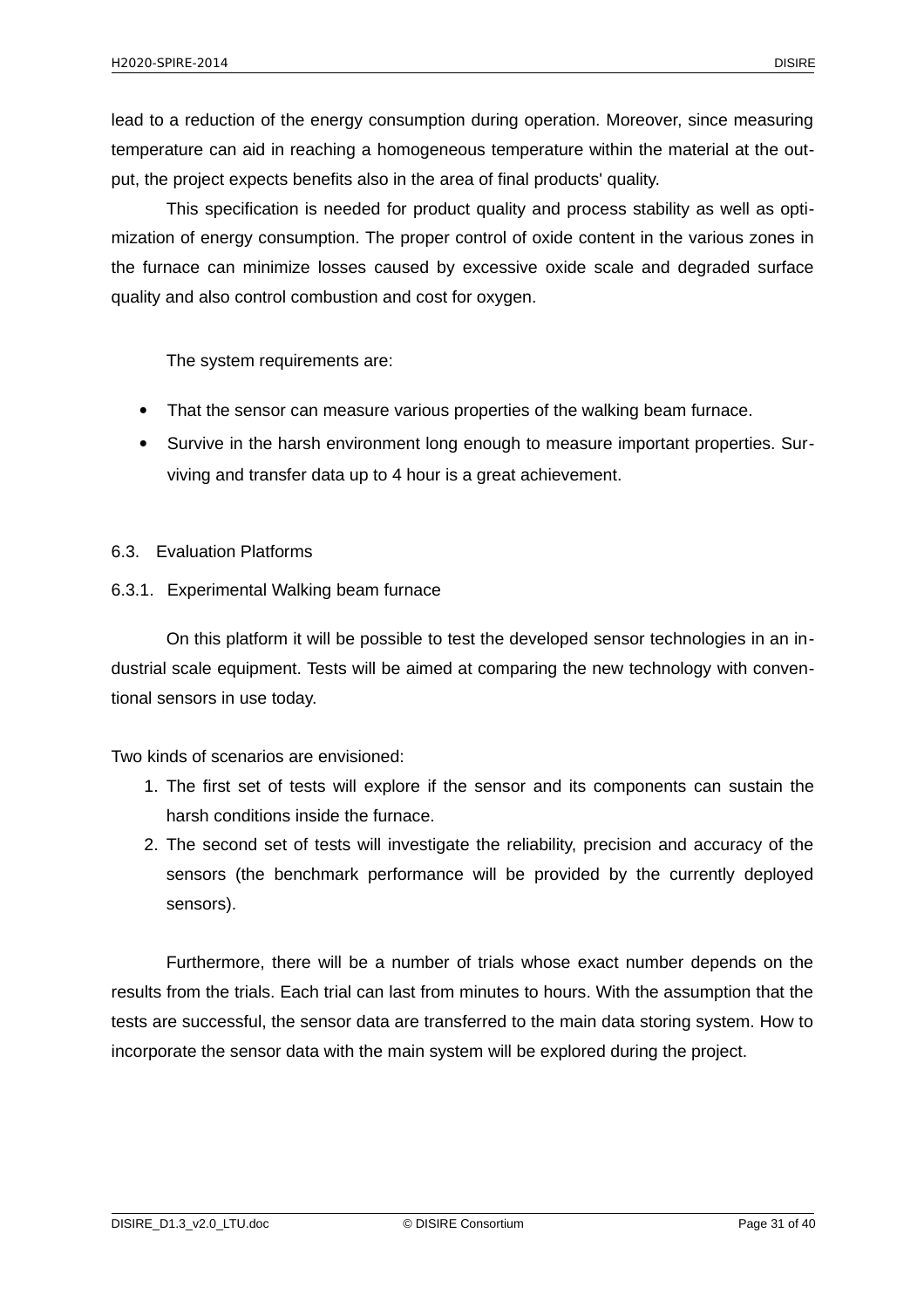#### <span id="page-31-3"></span>6.4. Evaluation Cases

#### <span id="page-31-2"></span>6.4.1. Sensor Development: Protection Shield

Tests will be conducted in an existing furnace at MEFOS that has ceramic lining and steel shell. Initial tests will be conducted in one of the smaller furnaces. The sensor protection shield will be investigated. The purpose of the shield is to protect the sensor electronics from heat and other negative impacts on the sensors. A thermocouple will measure the temperature inside the protection shield chamber.

This test will investigate the temperature rise time inside the protection chamber. From the rise time one can estimate how long the sensor electronics will be able to withstand the temperature inside the reheating furnace (or the blast furnace). An estimated lifetime below a certain threshold will indicate a test failure. It should be also noticed that currently there are no wireless sensors of this kind employed in the furnace.

A successful outcome is crucial: If the protection shield cannot withstand high temperatures, then the sensors might be destroyed before the important quantities are measured.

<span id="page-31-1"></span>6.4.2. Sensor Development: Wireless transfer

The aim of the test is to investigate the wireless transfer capabilities of the sensors. A sensor with a radio transmitter will be placed inside the furnace and receiving antennas inside/outside the furnace. This test will investigate

- 1. the maximal transfer rate
- 2. the maximal distance
- 3. the best location between transmitter and receiving antenna
- 4. the effects of the ceramic lining and steel shell.

A successful test will require the transfer of data with adequate bit rate and distance between transmitter and receiver. Good performance results are crucial since if the radio links cannot function satisfactorily the whole sensor system cannot support further improvements to the process.

### <span id="page-31-0"></span>6.4.3. Sensor Development: Measured properties

The aim is to test sensors that can measure the physical properties of interest:

- 1. Temperature (~300-1300°C).
- 2. Moisture.
- 3. Gas components (O2, CO, CO2).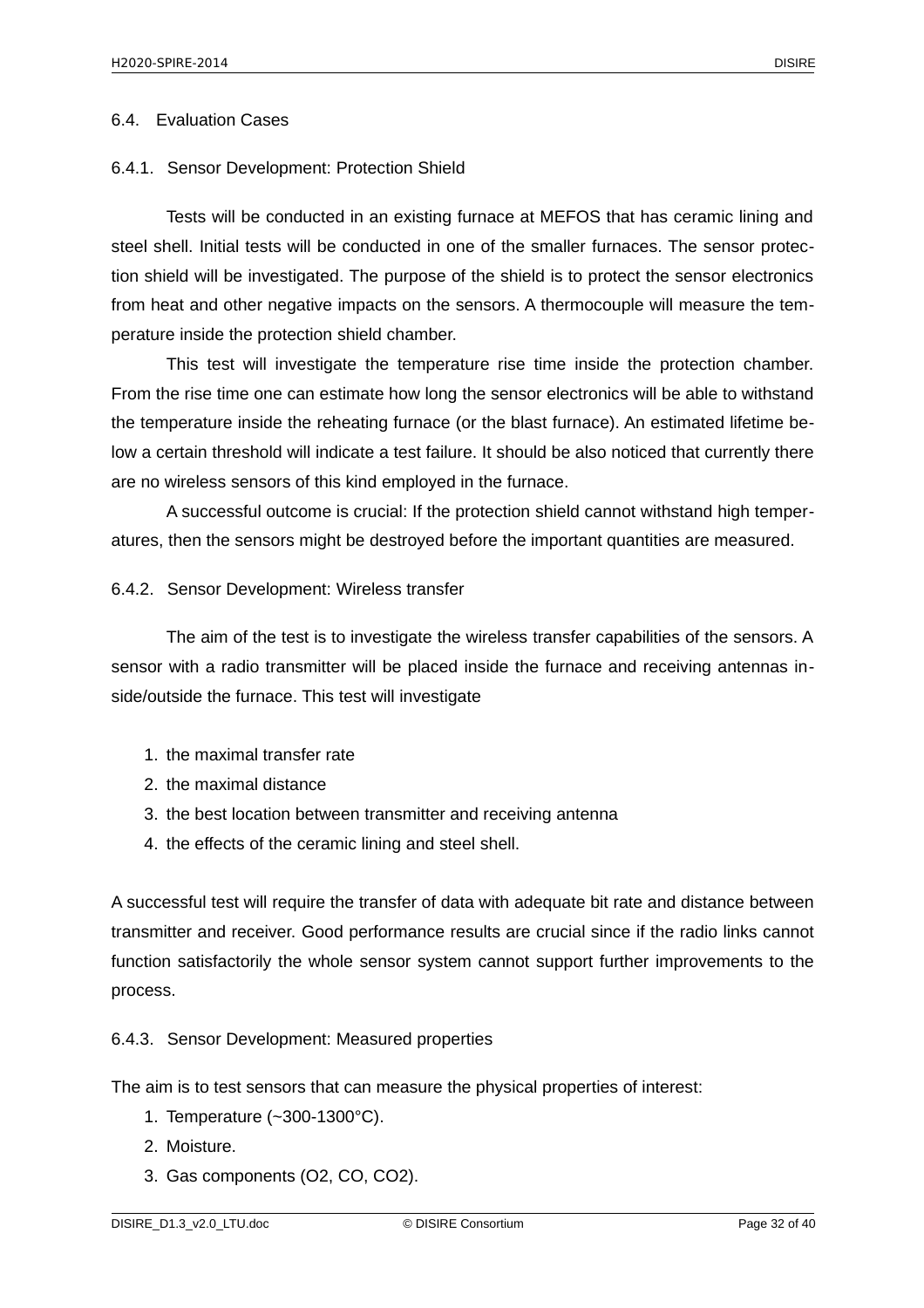#### 4. Position.

The temperature measured by the wireless sensor will be compared with conventional thermocouple sensors. The gaseous composition measured by the new sensor will be compared with an existing conventional gas emission analyser. The position test is done by moving the sensor in a predetermined path inside the furnace. The moisture test in the heated gas is compared with a conventional sensor system.

The considered performance indices will be the error in the measures and the reliability of the sensors. The sensors should be able to measure the desired properties with high accuracy. The uncertainty should be comparable to conventional sensors. If the sensors cannot measure the desired property then the test is regarded as a failure.

Finally, It is important that the new sensors reach satisfactory performance since otherwise the sensor system cannot support further improvements to the process.

#### <span id="page-32-1"></span>6.4.4. Sensor Development: Walking beam furnace test

After successful outcomes from the above initial tests, a full-scale test will be conducted in a walking beam furnace at MEFOS. The objective is to evaluate whether the new sensors can manage the environment in a walking beam furnace during the entire movement through the furnace. First, the furnace runs in normal mode. Thereafter, the sensors are sent into the furnace. The information from the sensors are received with antennas and evaluated.

In general, the performance will be evaluated in terms of successful and reliable transfer of accurate measurement data. A comparison with the data gathered from conventional sensors will be performed.

#### <span id="page-32-0"></span>6.5. Final industrial demonstration

The integration of the sensors is done stepwise. The first tests are done in a cold environment. These tests are mainly to investigate the sensor wireless transmission and robustness. And will be conducted when the sensors or the sensor modules are available. During an Experimental Walking Beam Furnace (WBF) campaign, the developed sensors are tested in the hot environment inside the furnace. The developed MPC system will also be tested during the same campaigns. This final test in the WBF is done during a WBF campaigns preliminary at the end of the project.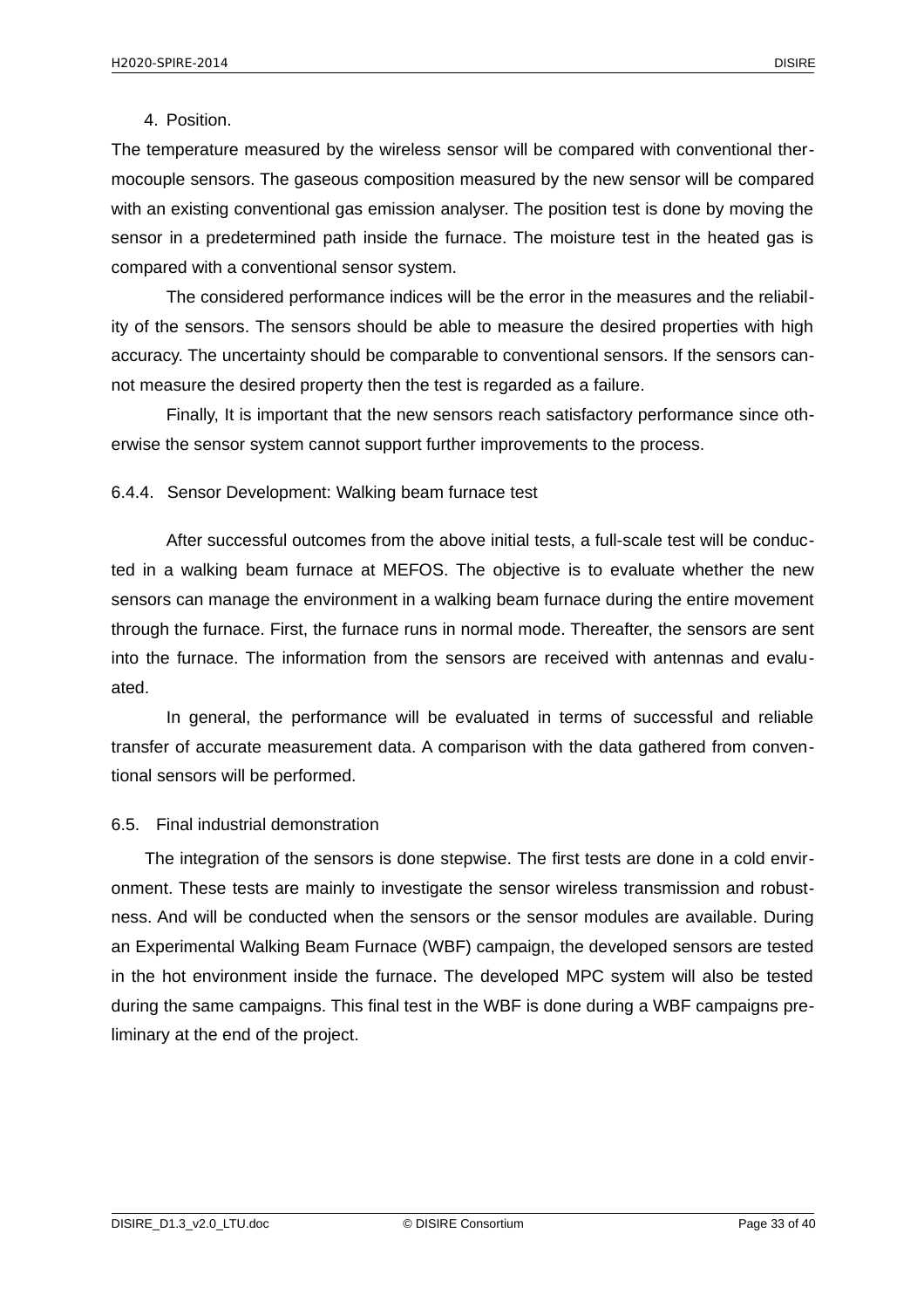#### <span id="page-33-1"></span>**7 WP8 Combustion Processes: Cracking Furnace at Dow Chemical Co.**

#### <span id="page-33-0"></span>7.1. Brief description of the process

The *cracking furnace* at DCI produces ethylene, propylene and CC4s (butane, butane, butylenes and butadiene). In brief, a *hydrocarbon feedstock* (naphtha or Liquefied Petroleum Gases) is diluted with steam and cracked (i.e., the long hydrocarbon chains are split into shorter ones) by an endothermic reaction. The heat required to reach the cracking temperature is provided by the combustion of *fuel gas* inside a firebox at the lower section of the furnace. The cracking reaction occurs within the firebox (where a mixture of hydrocarbon feedstock and steam is conducted through coils) at a specified temperature and steam/oil ratio that depend on the properties of the feedstock and the desired *severity* and *selectivity* of the reaction (i.e., varying the cracking temperature and the steam/oil ratio respectively): Changes in these variables affect the ratio of the refined products in the output.

Within DISIRE, the main objective is to reduce the operating costs and reduce the environmental footprint (GHG) of the plant by optimizing the fuel consumption, i.e., decreasing it for a given operational set-point. Optimal control strategies for the whole cracking furnace, as well as a comprehensive analysis and knowledge of the burner's frame shape and combustion and of the flue gases distribution in both the firebox and convection sections, would lead to an improved use of the combustion products, maximizing heat transfer through the convection section and improving operational safety and reliability. The strategies should build on top of novel sensor technologies that can measure the by-products O2 / CO / NOx in a more reliable and accurate then it is currently possible.

We refer the reader to deliverable  $D1.2<sup>13</sup>$  $D1.2<sup>13</sup>$  $D1.2<sup>13</sup>$  for a detailed discussion of the process, the aims established within the DISIRE initiative and the role of the individual partners.

The foreseen enhancements to this process and the expected impacts are:

- 1. The research, development and field evaluation of an FBG technology that can sense low and medium-high temperatures at the inlets (that is, the input products feeders) and outlets (that is, at the points where the end products are harvested) of the process and along the distillation columns' profiles.
- 2. The development of novel image diagnosis tools: By means of an extensive experimental campaign based on UV-VIS CCD camera images (with high-speed frame rate) an online algorithm will be developed in order to monitor the quality of combustion process.

<span id="page-33-2"></span> $^{13}$  Application scenarios and demonstration activities specifications, DISIRE deliverable, 2015.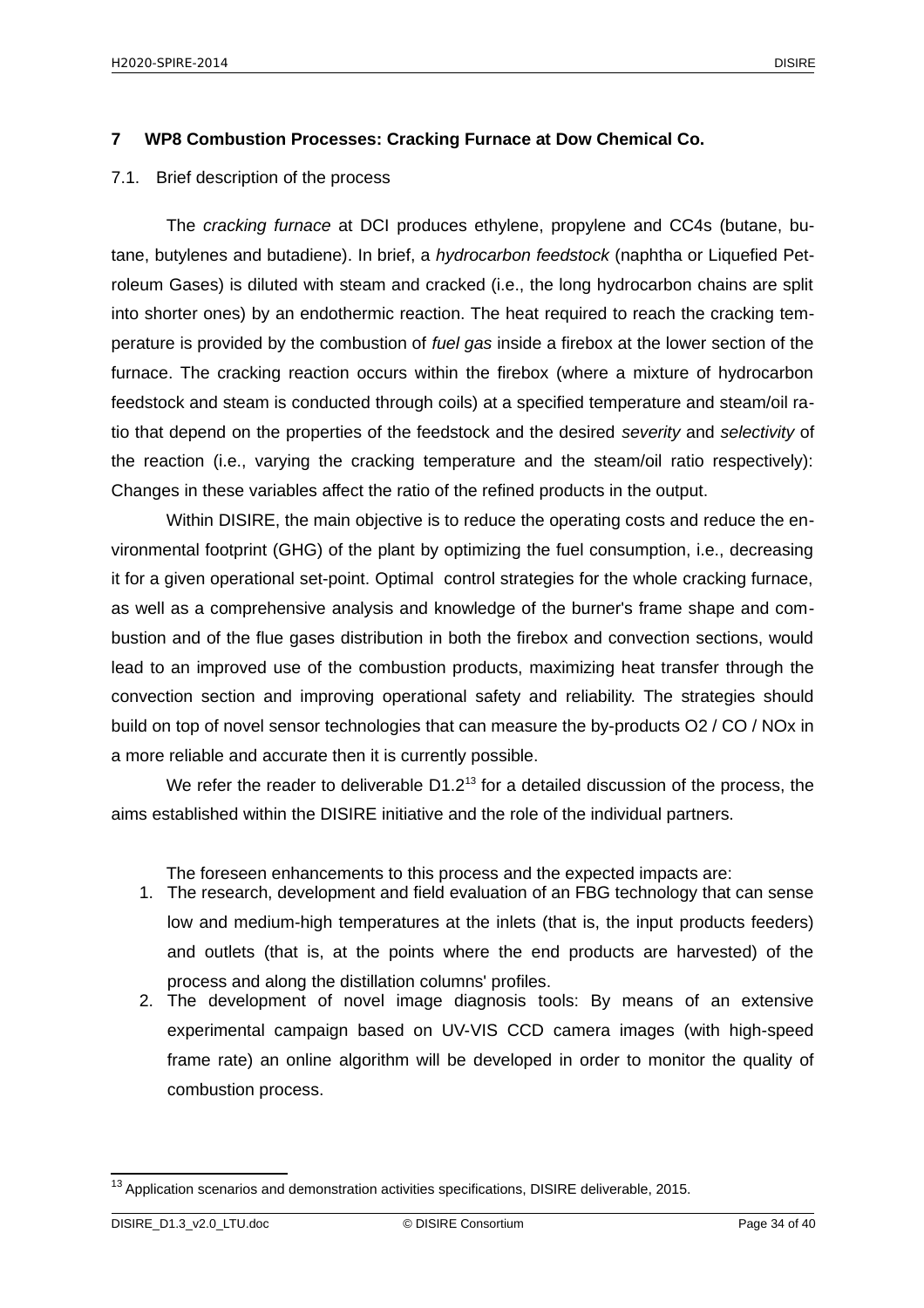3. The development and validation of improved CFD models of the combustion process aimed at generating information on the processes that is unavailable today and that will support future work on control optimization objectives.

Should these novel measurement technologies perform as required, both installation and maintenance (preventive, predictive and corrective) might significantly be reduced, but at this point in time and at this stage of DISIRE overall implementation it is not possible to do "hard" forecast in terms of monetary benefits.

## <span id="page-34-0"></span>7.1.1. Details on fiber optic based temperature sensors

Within the DISIRE project the Fiber Bragg Gratings (FBG) technology is used. This technology uses UV-Laser light through an optic fiber to measure temperature at specific hot points (FBG sensors) that are placed along the fiber optics. The temperature around the hot points influences the laser refraction of the FBG sensors allowing a real time observation of the environment or machine where the fiber is installed. The system is mainly composed of:

- A fiber optic with FBG hot points connected to an optical elaboration unit (single side);
- An optical elaboration unit that is able to elaborate the readings of multiple connected sensors and draw the temperature measurements.

D'APPOLONIA, CIRCE and DCI identified several feasible and interesting measurements points (that are not currently monitored / available) and measurement scenarios to test the novel fiber optics measurement devices:

- Temperature across the naphtha header to identify and prevent potential early vaporization phenomena that could affect cracking furnace performance. Worst case temperatures below 110ºC;
- Temperature profile of primary fractionators in the distillation column (C-2001). Temperature range from 108°C to 200 ºC;
- Temperature along the LPG header that feeds the cracking furnaces. This information is useful to troubleshoot and solve problems (insulation issues, insufficient heating capacity and others) that are faced whenever the LPG arrives to the flow-meters coils in the liquid phase leading to inaccurate readings that affect the furnace control and thus the furnace' performance in terms of energy efficiency. Worst case temperatures below 50°C.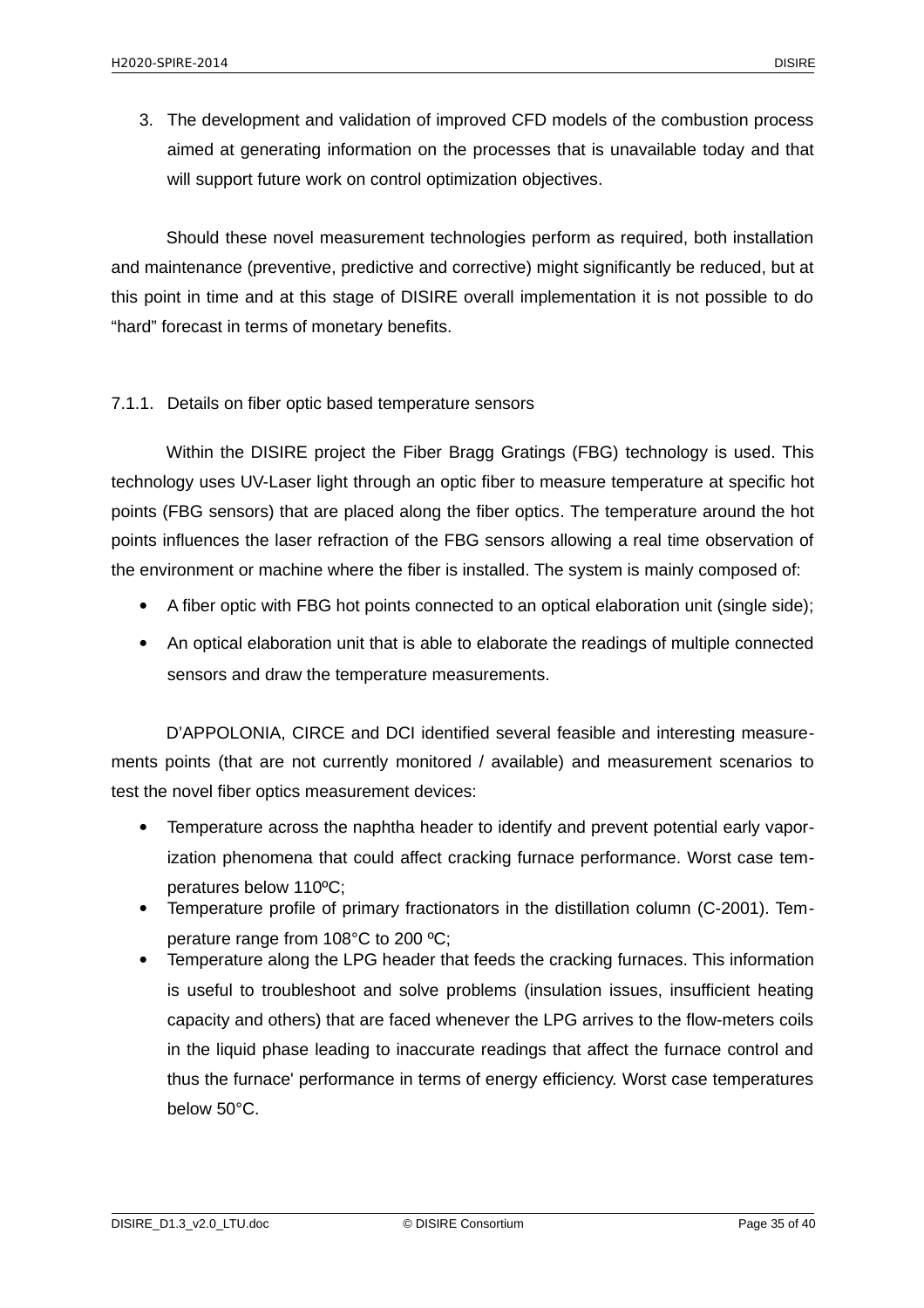Depending on the scenario's requirements, FBG sensors can be implemented using a most suitable technique (embedded, on-surface sticking, etc.) and with the required spatial distribution (a few sensors very close to each other or hundreds of sensors far away covering large distances).

The number of FBG sensors managed by an elaboration unit influences its cost and complexity in future management. Elaboration units handling from one to four fiber optics are available. Moreover the choice of the elaboration unit is based on the measurement rate and specific requirement of data elaboration. At the current stage of the project there is no installation layout available to indicate the exact amount of these system elements.

## <span id="page-35-0"></span>7.1.2. Details on the novel image diagnosis tools

A novel image diagnosis tool will be developed at laboratory scale (50 kW $_{\text{th}}$ ) in CIRCE facilities. Once the tool will be completed, it will be tested at full scale in DCI facilities. Some options for the tests have been evaluated in order to use the actual inspection ports to implement the image diagnosis components (spectrometers and cameras).

The image diagnosis is based on a UV-VIS CCD camera of high-speed frame rate with band-pass filters in order to evaluate the generation of radicals during combustion. Probably, a CCD camera sensible to the UV radiation will be used in this application. Although depending on the radiation intensity, other options as Intensified-CCD (ICCD) o even Electron Multiplying CCD (EM-CCD) are required to be used in case of very low intensities. Moreover, the effect of radiative walls and the contribution of participate gases must be subtracted to the global emission spectrum, in order to evaluate the quality of combustion. Processing stage comprises the digital analysis in the spatial and spectral domain of recorded videos. The parameters that may be evaluated additionally to emission spectrum are flame brightness, fluctuation amplitude, distribution symmetry and oscillation frequency. Depending on the processing speed of the algorithm the tool will be fully online, or probably data acquisition will be carried out each several seconds.

Previously to the experimental campaign required for the development of the algorithms for flame diagnosis, several spectrometry experiments will be carried out in lab and plant scale. These experiments are necessary to fix the characteristics wavelengths of the system. This info is necessary to setup correctly the CCD cameras, as well all the additional filters.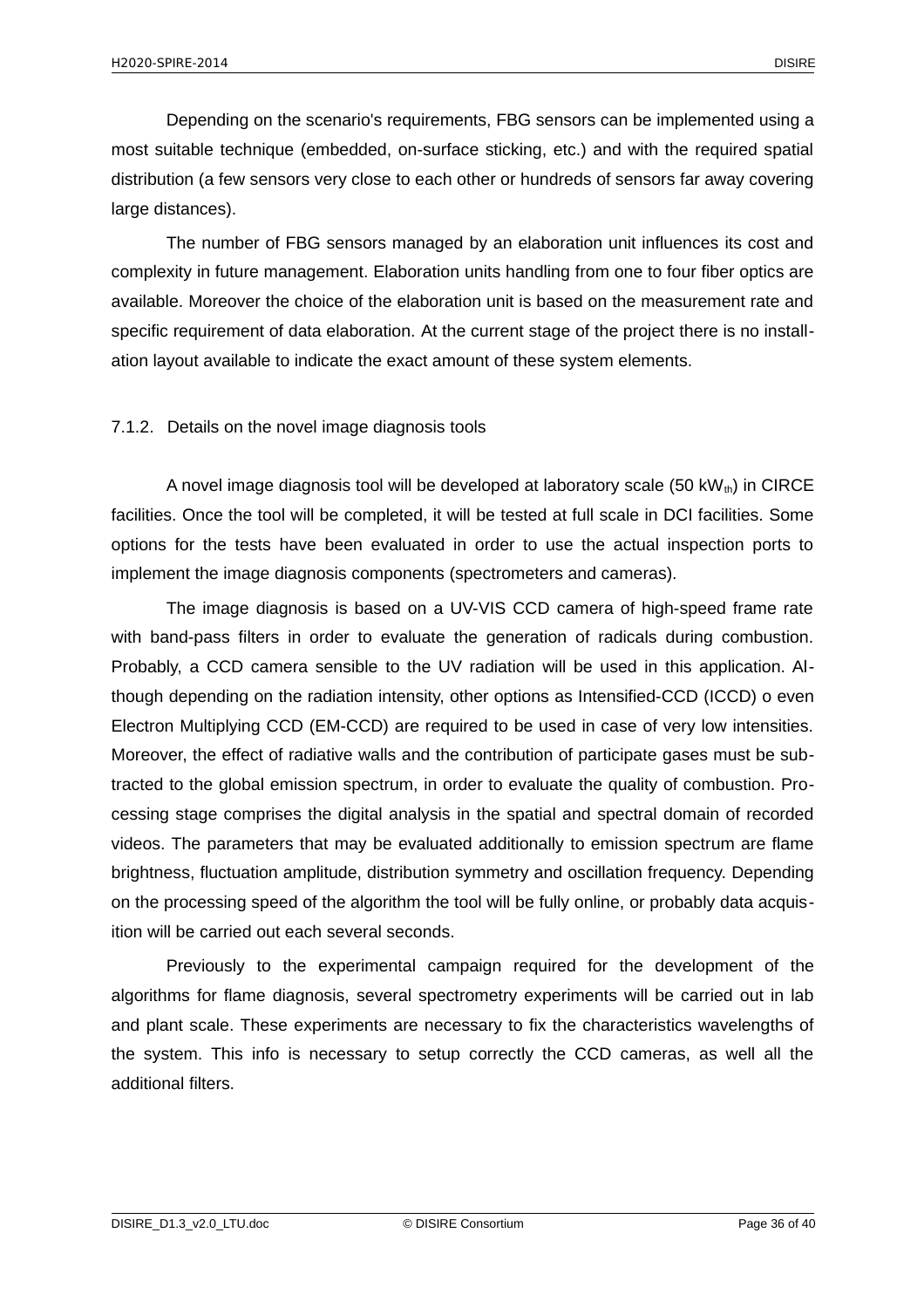## <span id="page-36-2"></span>7.1.3. Improved CFD combustion models

Comprehensive CFD simulations provide additional process information to enhance sensor use and IPC, due to the huge quantity of data generated in this kind of simulations. During the demonstration step, CFD simulations will be validated with plant data in order to improve the use of present sensors and suggest localization for novel ones. Moreover CFD simulations probably will provide additional information about combustion process that nowadays cannot be obtained (i.e. recirculation zones, blind hotspots, etc) and some modifications in operation and/or design should be suggested.

## <span id="page-36-1"></span>7.2. Overall system requirements

A more accurate understanding of the combustion process, including an improved characterization of how the flame shape affects the combustion properties and a model for the flue gases distribution in the energy intensive cracking furnaces, which will be impacting their energy efficiency and support the design of optimal regulation strategies.

Pending on the implementation of the novel instrumentation and availability of more accurate measurements, we expect an overall energy efficiency improvement in the range 2%-5%. We stress that achieving such figure represents a challenging task with a huge impact for this kind of fired equipment.

As these improvement will be implemented in one of our pilot cracking furnaces to test and verify the developed methodologies, instrumentation, new sensors, controls strategies, etc, in case of success those results can be extended and leveraged to other existing fired equipment units within other premises owned by DOW. Moreover, other energy intensive industrial sectors can be impacted by these findings: Any energy intensive industrial sector operating fired equipment (such as boilers and furnaces) can benefit of the combustion studies and analysis performed within the scope of the DISIRE project. Overall, the envisioned impact is in enabling more competitive and sustainable (in terms of GHG emissions) chemical industries. Finally, we stress that Per 1 Cracking Furnace. 1500 TOE/year (Tonnes of Oil Equivalent), meaning 3200 Tonnes/year CO2 (GHG) emissions reduction.

## <span id="page-36-0"></span>7.3. Evaluation platforms

The performance and robustness of the DISIRE based solutions will be assessed preliminarily in tailored small-scale simulations and successively in the field by instrumenting operational cracking furnaces within DOW's premises.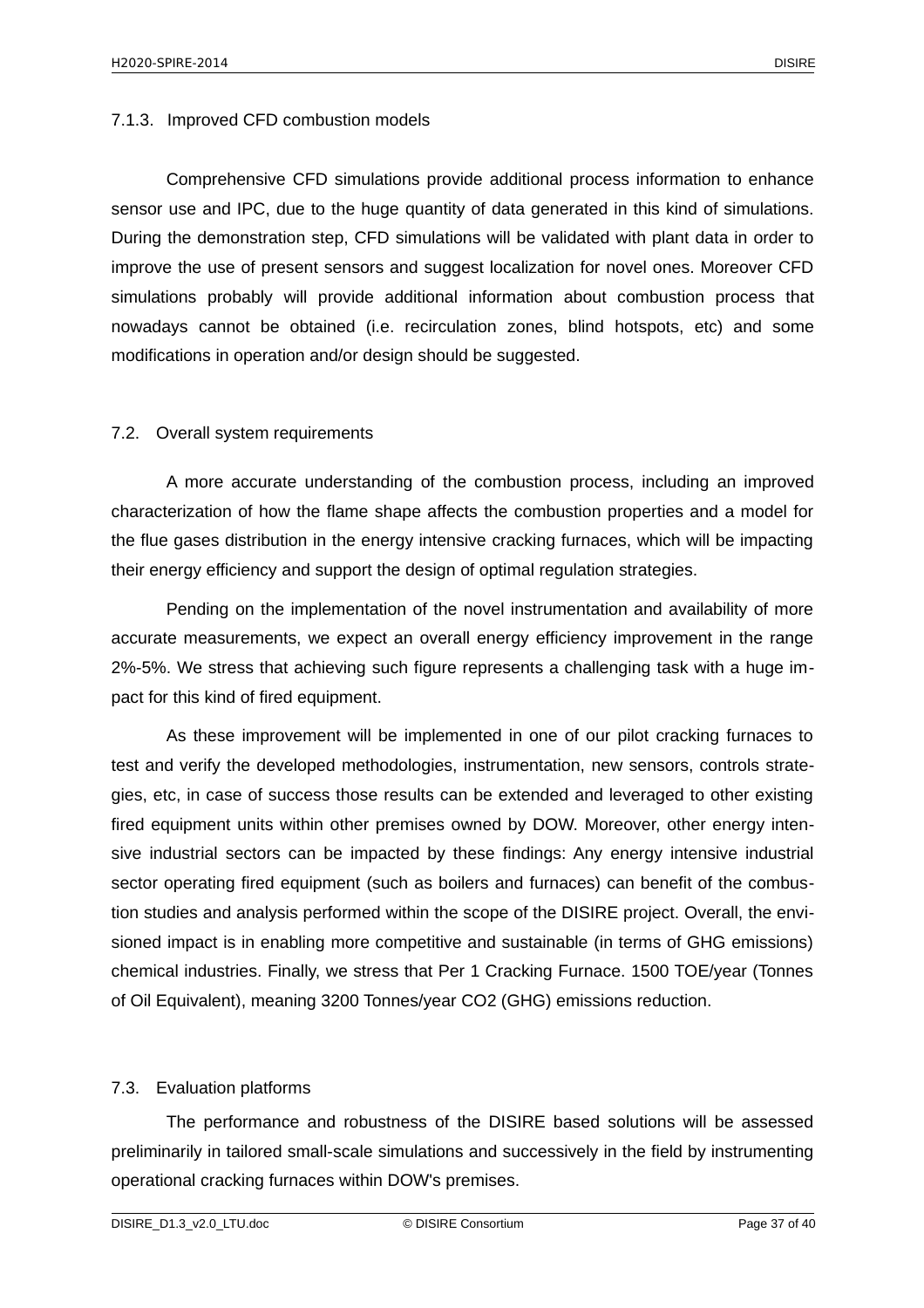For these purpose, the furnaces with reference names F-1001, F-1007 and F-1009 have been selected to carry out the experimentation. Importantly, these are the older and smaller reactors in the plant and thus offer the higher retrofitting potential. Moreover, being a series of identical units, this choice allows the comparison of the acquired results over different units and thus to better understand what are the operational uncertainties and the fundamental limitations of the new components and in particular their robustness.

The instrumentation and field trials will be planned and implemented according to DCI's internal protocols, authorization processes and MOCs.

### <span id="page-37-0"></span>7.4. Evaluation cases

Developments will be assessed in the following scenarios:

- 1) Cracking Furnace operated at different feedstock loads (full, medium).
	- Cracking Furnaces can be operated safely and reliably in the range of 50% to 100% of nameplate capacity. Developments/improvements will be tested in different scenarios within this range.
- 2) Cracking Furnace operated with different types of feedstock (for example, liquid fuel such as naphtha or gaseous fuel such as propane).
	- Cracking Furnaces can be fed either with liquid feedstock (naphtha or condensate) or gaseous feedstock (propane, butane or mix of propane/butane). Developments/improvements will be tested with the different of feedstoacks being fed to cracking furnaces.
- 3) Cracking Furnace in different lifetime between decokings (SOR / Start of Run, MOR / Mid of Run, EOR / End of Run).
	- Cracking Furnaces run-length between decokings (internal coil combustion cleaning with a mixture of steam and air) is in the range of 40 to 60 days depending on type of feedstock and operating conditions in terms of Severity / Selectivity.
	- SOR (Start of Run) refers to Cracking Furnaces condition just after decoking (run-length initial point).
	- MOR (Mid of Run) refers to Cracking Furnaces status in the middle of operating run-length (in the range of 20 to 30 days since last decoking).
	- EOR (End of Run) refers to Cracking Furnaces status close to the end of operating run-length since last decoking.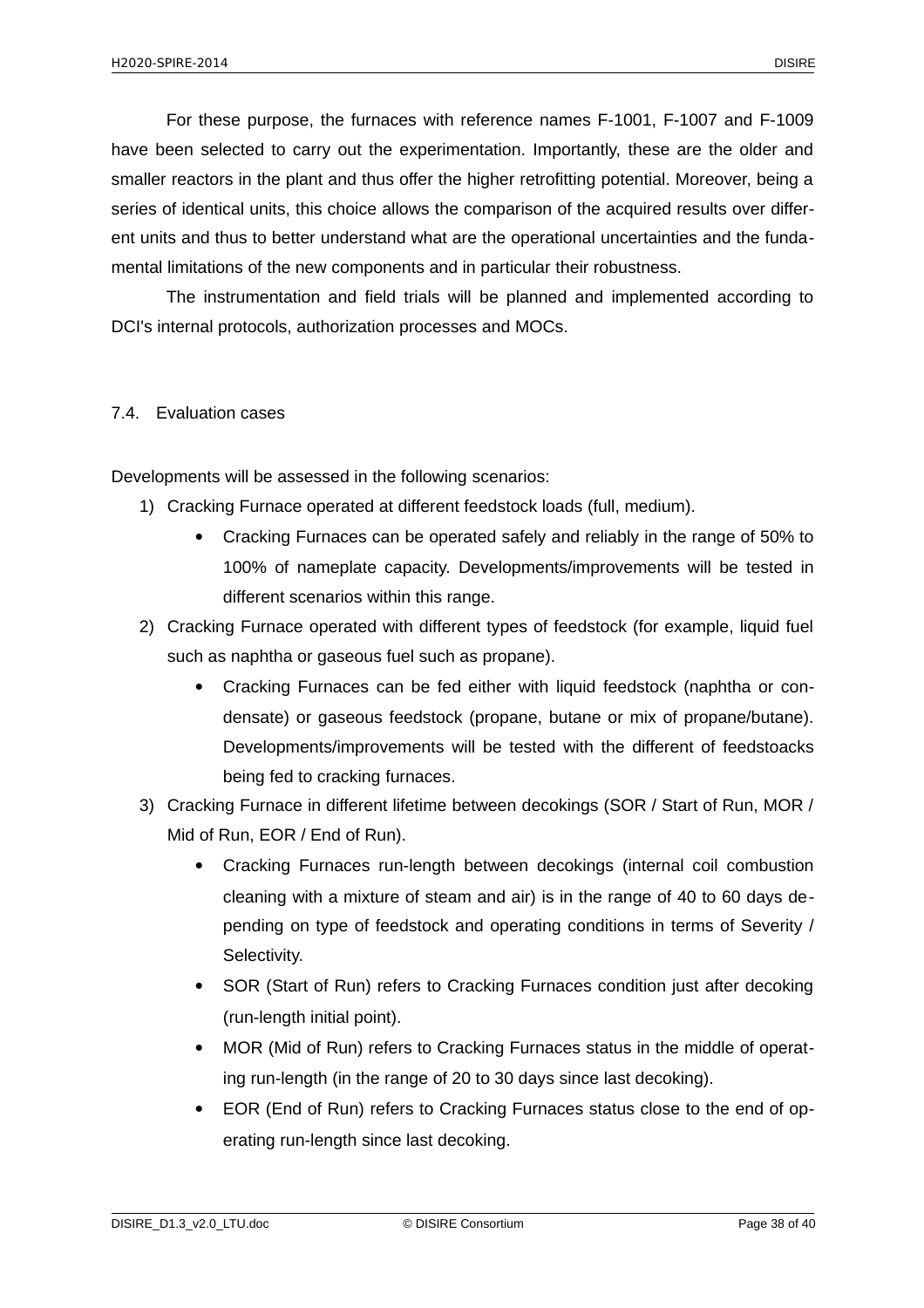Developments/improvements will be tested along the different Cracking Furnaces status in terms of run-length since last decoking.

<span id="page-38-0"></span>7.5. Final industrial demonstration

The proposed improvements to the measurement, data analytics and control systems will be evaluated preliminarily in simulation on DCI proprietary modelling and control infrastructure.

Pending that the proposed changes meet the safety requirements established by DCI's internal protocols and are thus authorized through the opportune MOCs, the same changes will be experimentally evaluated on the field. This applies, in particular, to the more critical control changes where we envision both the possibility of further tuning the parameters of the existing control system and that of testing novel DISIRE based control methodologies.

The considered performance indexes should be:

- 5. The ability to control the amount of O2 in the exhausted gases.
- 6. The overall energy efficiency (as measured by the unitary energy intensity).

DCI internally reports an energy consumption / efficiency in terms of ratios; i.e. BTU/lb HVC, BTU/lb C2+C3 (HVC stands for High Value Chemicals, C2 stands for Ethylene, C3 stands for Propylene).

The evaluation should be based on the comparison of before / after performance for the same operating conditions (throughput, feed composition, severity and selectivity parameters). Notice that the current performance of the plant will be assessed by CIRCE as part of WP8.

The main expected impact of a successful demonstration is considered to be an increase in the competitiveness across the European industry (multiple sectors) in terms of energy efficiency and environmental friendliness.